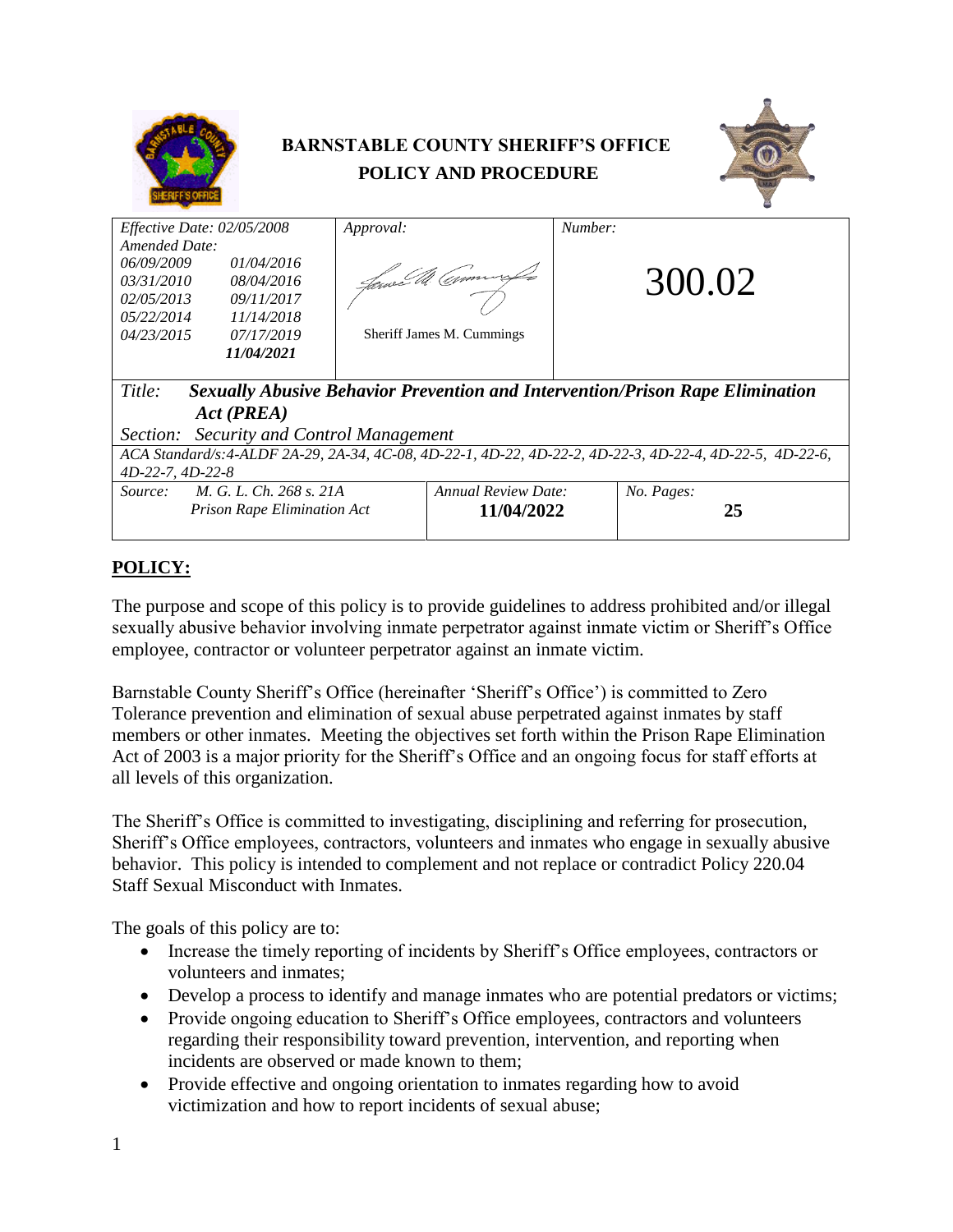- Provide for a thorough investigation of reported incidents and certain discipline and /or prosecution of perpetrators when appropriate;
- Provide effective short and long term treatment for victims of sexually abusive behavior.

### **CANCELLATION:**

This policy cancels all previous Sheriff's Office policy statements, bulletins, directives, orders, notices rules or regulations which are inconsistent with this policy.

### **APPLICABILITY:**

This policy applies to all Sheriff's Office managers, employees, volunteers/student interns and contracted personnel.

### **ACCESS TO POLICY:**

This policy will be maintained within the central policy file of the Sheriff's Office (Policy and Procedure Office) and will be accessible to all employees. The policy is available to all staff members electronically through the intranet and is posted on the BCSO website.

### **DEFINITIONS:**

Allegation: Any event that has been reported to a Sheriff's Office staff person, contractor or volunteer, but which not yet has been verified or investigated.

At Risk: Inmates who exhibit characteristics consistent with potential victims or perpetrators of sexually abusive behavior. The Sheriff's Office is committed to working with the National Institution of Corrections and other outside agencies to develop tools to increase the likelihood of identifying potential victims and perpetrators.

Critical Incident Review Board: A multi-disciplinary panel of senior managers who routinely meet to review major incidents that occur inside the BCCF and the Sheriff's Office.

Employee: Any employee, contractor, intern or volunteer of the Sheriff's Office.

Exigent Circumstances: Any emergency situation requiring immediate action.

Gender Expression: A person's expression of his/her gender identity including appearance, dress, mannerisms, speech and social interactions.

Gender Identity: A person's internal, deeply felt sense of being male/female, regardless of the person's sex at birth.

Gender Nonconforming: A person whose gender identity and/or expression do not conform to gender stereotypes generally associated with his or her biological sex.

Intersex: A condition usually present at birth that involves reproductive, genetic, or sexual anatomy that does not seem to fit the typical definitions of male and female.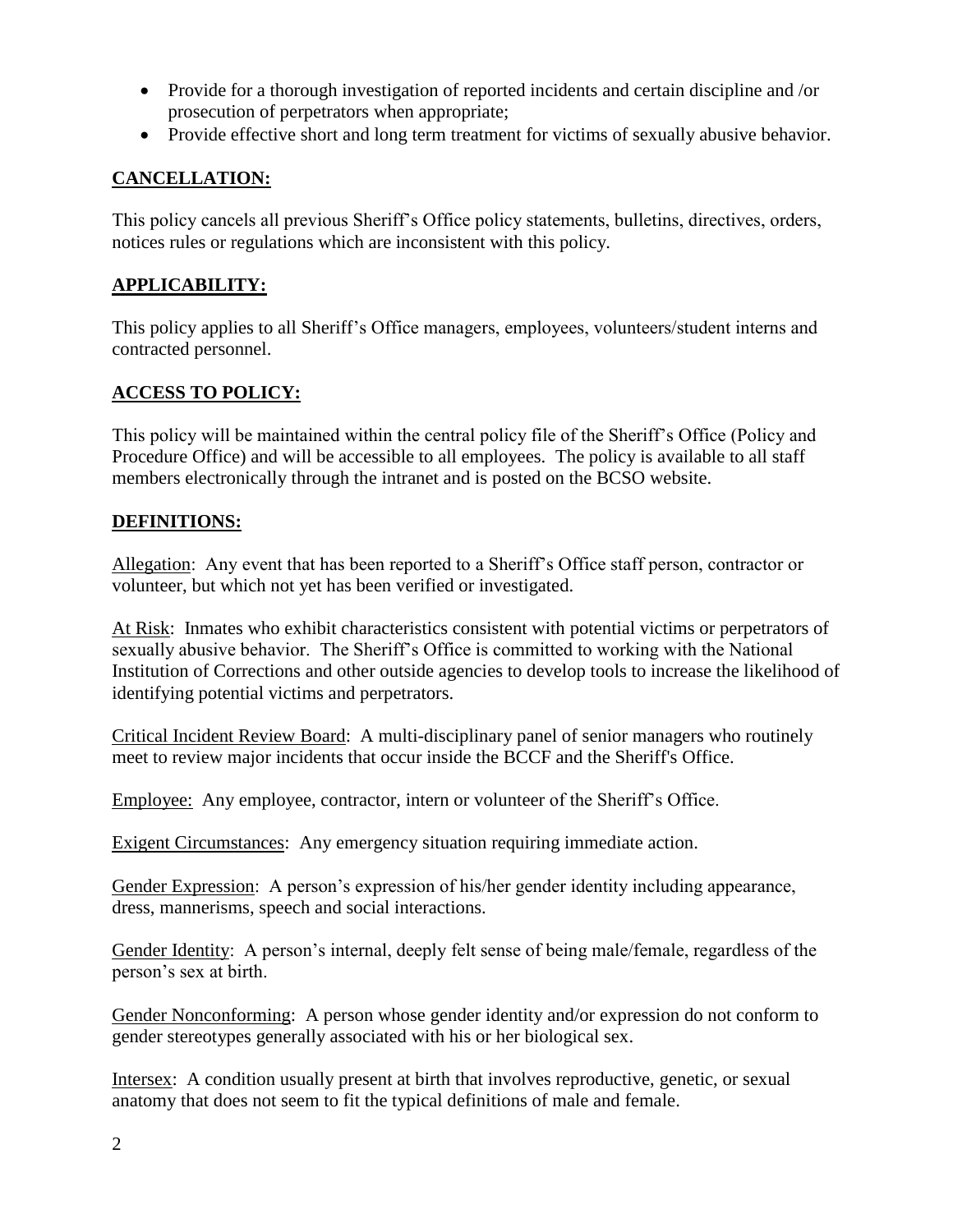Intimacy: Any behavior not defined as sexual contact or sexual abuse of an inmate including kissing, touching parts of the body or any other related acts including, but not limited to, sending and/or receiving letters/cards/gifts or receiving phone calls from an inmate that are not defined under sexual abuse. Intimate relationships between staff and inmates are expressly prohibited.

LGBTI Population: Acronym for lesbian, gay, bi-sexual, transgender and intersex inmates.

Massachusetts Staff Sexual Misconduct Law: MGL c 268 § 21A – This law removes the ability of an inmate in any correctional institution to consent to engage in sexual relations with any Sheriff's Office employee, contractor or volunteer. Violation of this statute is a felony with a term of imprisonment of up to five years or a fine of up to \$10,000.00. Violation of this law constitutes rape and/or sexual assault.

Offender Fraternization: Prohibited activities with offenders and ex-offenders. Engaging in any non-professional association, contact, or personal relationship with offenders, ex-offenders, or members of their families, which compromises the employee's ability to effectively discharge their professional duties. Exceptions include family members and previously established relationships.

Physical Assault: Any action taken by an individual which is deemed as causing injury or potential injury to another individual. Any deliberate contact, either physical via an object or through bodily fluids, perpetrated by one individual toward another.

PREA: Prison Rape Elimination Act: Federal legislation (Public Law No. 108-79), enacted in 2003 to provide for the analysis of the incidence and effects of prison rape in federal, state and local institutions and to provide information, resources, recommendations and funding to protect individuals from prison rape.

PREA COORDINATOR: A person assigned/appointed by the Sheriff who coordinates the BCSO's compliance with the Department of Justice's (DOJ) Rule on the National Standards to prevent, detect and respond to prison rape pursuant to the Prison Rape Elimination Act of 2003 (PREA).

PREA Task Force: A committee appointed by the Sheriff to provide ongoing advice and counsel.

Rape: The penetration, no matter how slight of the vagina or anus with any body part or object, or oral penetration by a sex organ of another person, without the consent of the victim.

SANE (Sexual Assault Nurse Examiner) Program: Delivers coordinated expert forensic and medical care necessary to increase successful prosecution of sex offenders and to assure essential medical intervention to victims of assault who are examined at SANE designated emergency hospital.

Sexual Abuse: Shall include but not be limited to the subjecting of another person who is incapable of giving consent by reason of their custodial status to sexual contact by persuasion, inducement, enticement or forcible compulsion.

3 Sexual Contact: Shall include but not be limited to carnal knowledge, sodomy, sexual assault with an object or sexual fondling or molestation of a person. It does not matter whether or not it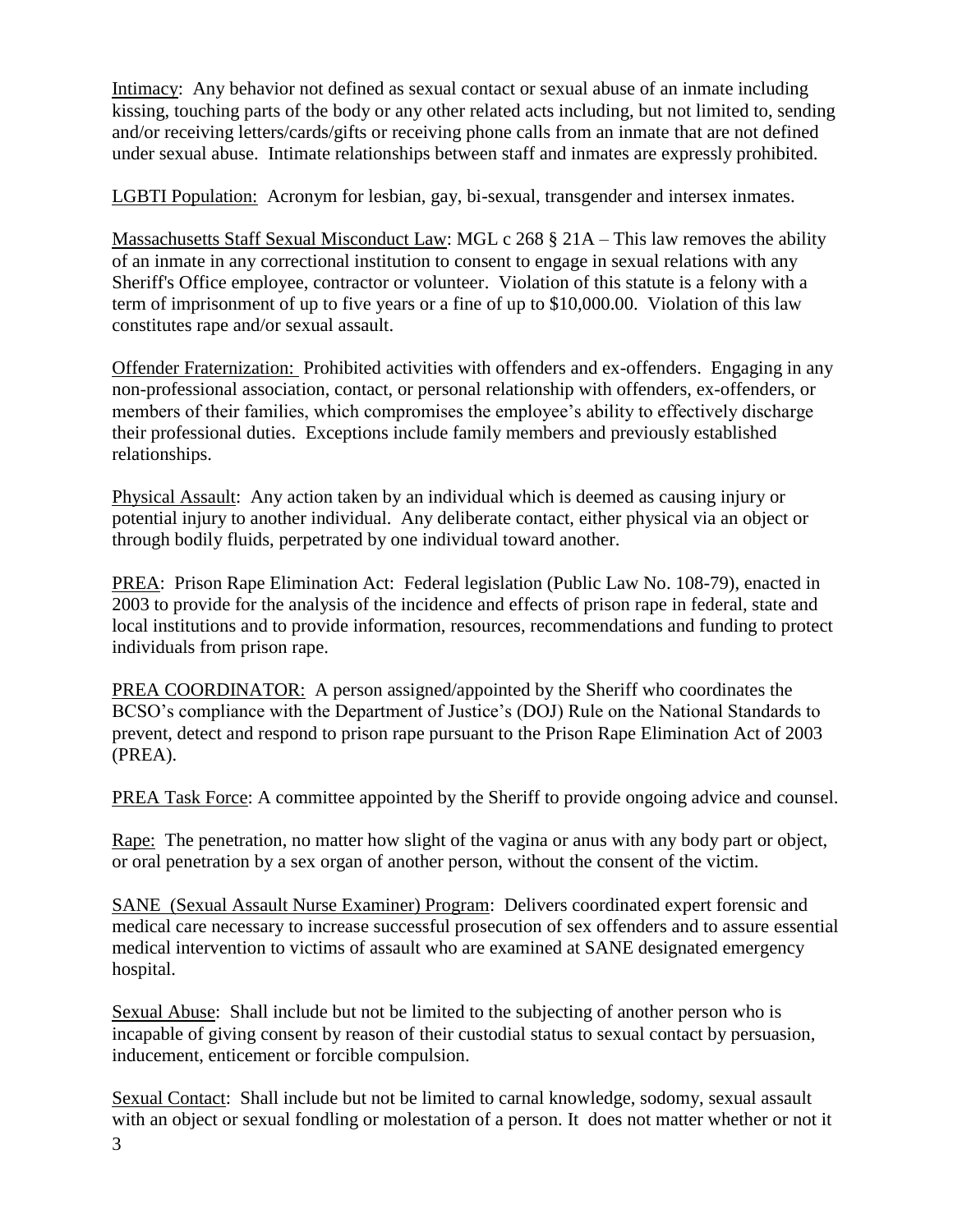is against their will, rape, or otherwise sexually exploiting another person, e.g. compelling them to perform acts of prostitution.

Sexual Harassment: Repeated and unwelcome sexual advances, requests for sexual favors, or verbal comments, gestures, or actions of a derogatory or offensive sexual nature by one inmate, detainee, or resident directed toward another; and

Repeated verbal comments or gestures of a sexual nature to an inmate, detainee, or resident by a staff member, contractor, or volunteer, including demeaning references to gender, sexually suggestive or derogatory comments about body or clothing, or obscene language or gestures.

Sexually Abusive Behavior: The term used in this policy to describe all prohibited sexual behavior. Sexually abusive behavior includes acts of intimacy, sexual contact, sexual abuse and staff sexual misconduct as defined in this policy. However, an activity that is not coerced shall not be deemed to constitute sexual abuse.

Sexual Assault Investigator: Sheriff's Office employee assigned by the Superintendent and/or Assistant Superintendent to investigate allegations of sexually abusive behavior.

Staff Sexual Misconduct: Any verbal, physical or offensive conduct of a sexual nature by a Sheriff's Office employee, contractor or volunteer directed toward an inmate under the care, custody and supervision of the Sheriff's Office. Prohibited sexual acts include but are not limited to an attempt, threat, request or the completed act of the intentional act of touching of the genitalia, anus, groin, breast, inner thigh, or buttocks, either directly or through clothing, with the intent to abuse, arouse, or gratify sexual desire or occurrences of indecent exposure, invasion of privacy or staff voyeurism for sexual gratification. Sexual advances, requests for sexual favors or other verbal, physical or offensive conduct of a sexual nature are also expressly prohibited. Examples of sexual harassment include but are not limited to demeaning references to an inmate's gender, derogatory comments about an inmate's body or clothing, jokes about sex or gender specific traits, abusive, threatening, profane or degrading sexual comments, touching, attention or conduct of a sexual nature or threats of retaliation for refusing sexual advances. All sexual contact between an inmate and employee, contractor or volunteer is considered sexual misconduct even if the inmate seemingly "consents" because inmates are deemed incapable of "consent".

Standard of Proof: The level of evidence required to prove sexual abuse shall be by a preponderance of the evidence.

Transgender: A term describing persons whose gender identity and/or expression do not conform to the gender roles assigned to them at birth.

Victim Advocate: The staff member(s) assigned by the Superintendent to meet with inmates victimized by sexually abusive behavior in order to educate them as to the treatment services available to them and to inform them as to the status of the investigation, disciplinary and classification processes pertaining to the alleged claim of sexually abusive behavior.

# **GENERAL PROCEDURES**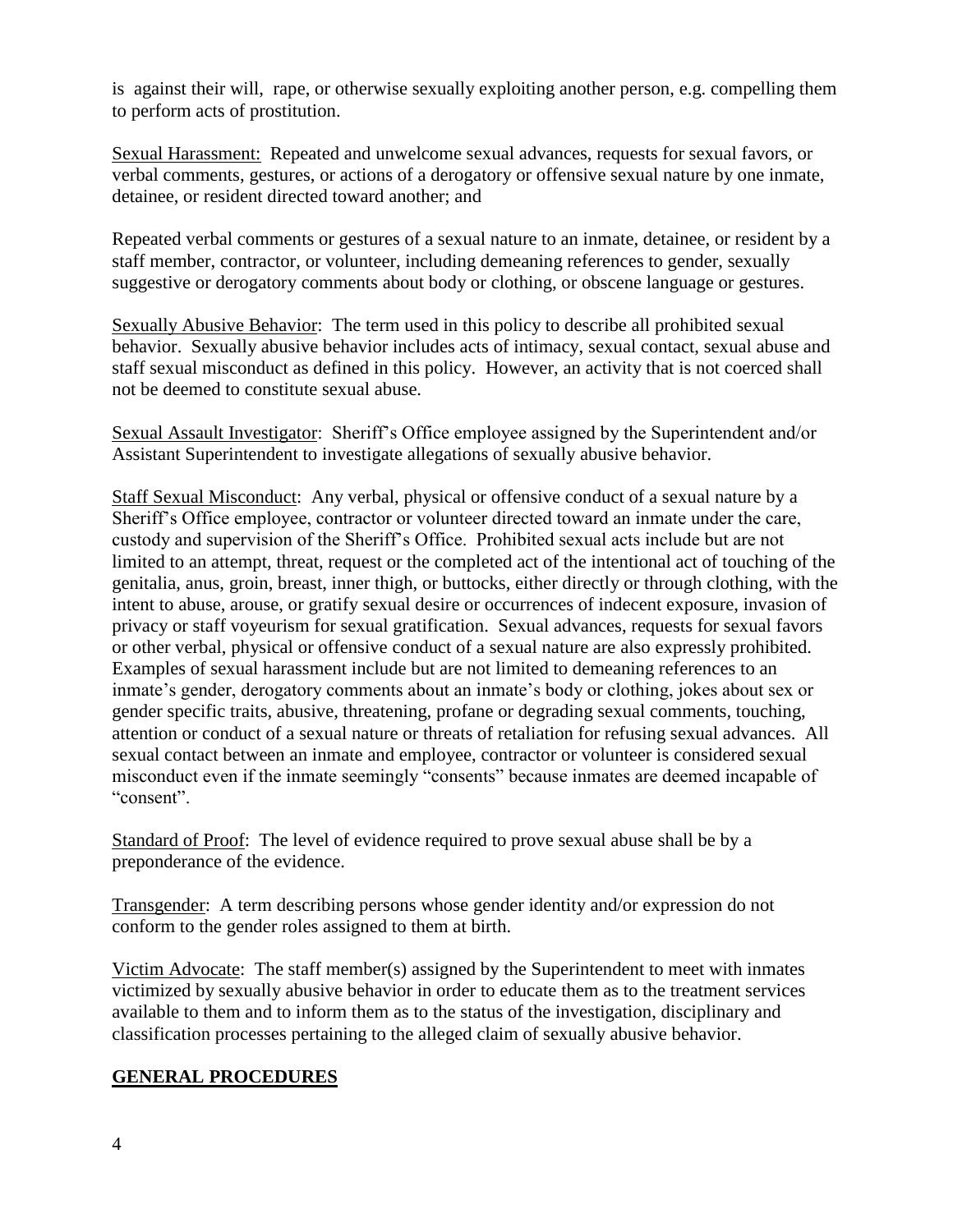All Sheriff's Office employees, contractors and volunteers are to immediately report to the Facility Shift Supervisor any knowledge, suspicion or information regarding an incident of sexual abuse or sexual harassment that occurred either in the Barnstable County Correctional Facility or any other facility. Any retaliation against inmates or staff who reported such an incident and any staff neglect or violation of responsibilities that may have contributed to an incident or retaliation are also to be reported.

All allegations and incidents of inmate on inmate, staff on inmate, or inmate on staff sexually abusive behavior, whether reported verbally, in writing, anonymously or by  $3<sup>rd</sup>$  parties, shall be immediately reported by Sheriff's Office employees, contractors or volunteers to the Facility Shift Supervisor verbally, and followed up with a report to the Superintendent before the end of their shift. During non-business hours these allegations shall be reported to the Facility Shift Supervisor and Duty Officer who shall ensure that the Superintendent/Assistant Superintendent is immediately notified. Failure of any Sheriff's Office employee, contractor or volunteer to report these allegations may result in disciplinary action up to and including termination.

Staff shall not reveal any information related to a sexual abuse report to anyone other than those involved in the investigation.

The Superintendent shall notify the Sheriff, Special Sheriff and the Assistant Superintendent of any incident of alleged sexually abusive behavior. If the allegations involve a possible violation of state law, the Superintendent shall immediately notify the Sheriff who shall authorize the notification of the District Attorney's Office.

The facility shall report all allegations of sexual abuse and sexual harassment including third party and anonymous reports to the facility's designated investigators.

# **PREVENTION**

All Sheriff's Office employees, contractors and volunteers, are responsible for contributing to the prevention of sexually abusive behavior perpetrated by staff on inmate, inmate on staff or by inmate on inmate as outlined in this policy.

The Sheriff's Office shall present orientation material on sexual abuse prevention and intervention to inmates through an orientation and the Inmate Handbook. Inmates shall be responsible for familiarizing themselves with the provided PREA information. Inmates are responsible for reporting allegations in a timely fashion to an employee, contractor or volunteer, in order to ensure their safety and the safety of others.

The Sheriff's Office shall be responsible for planning and implementing measures to prevent sexually abusive behavior from occurring. The Sheriff's Office strives to create a safer environment for employees, contractors and inmates, which is free from sexual harassment and exploitation. In this regard, the Sheriff's Office shall provide for the following resources and practices:

#### A. Training and Education

The Training Division in conjunction with the PREA Task Force shall develop and maintain a training plan to ensure that Sheriff's Office employees, contractors and volunteers are educated regarding their responsibilities to prevent and report incidents of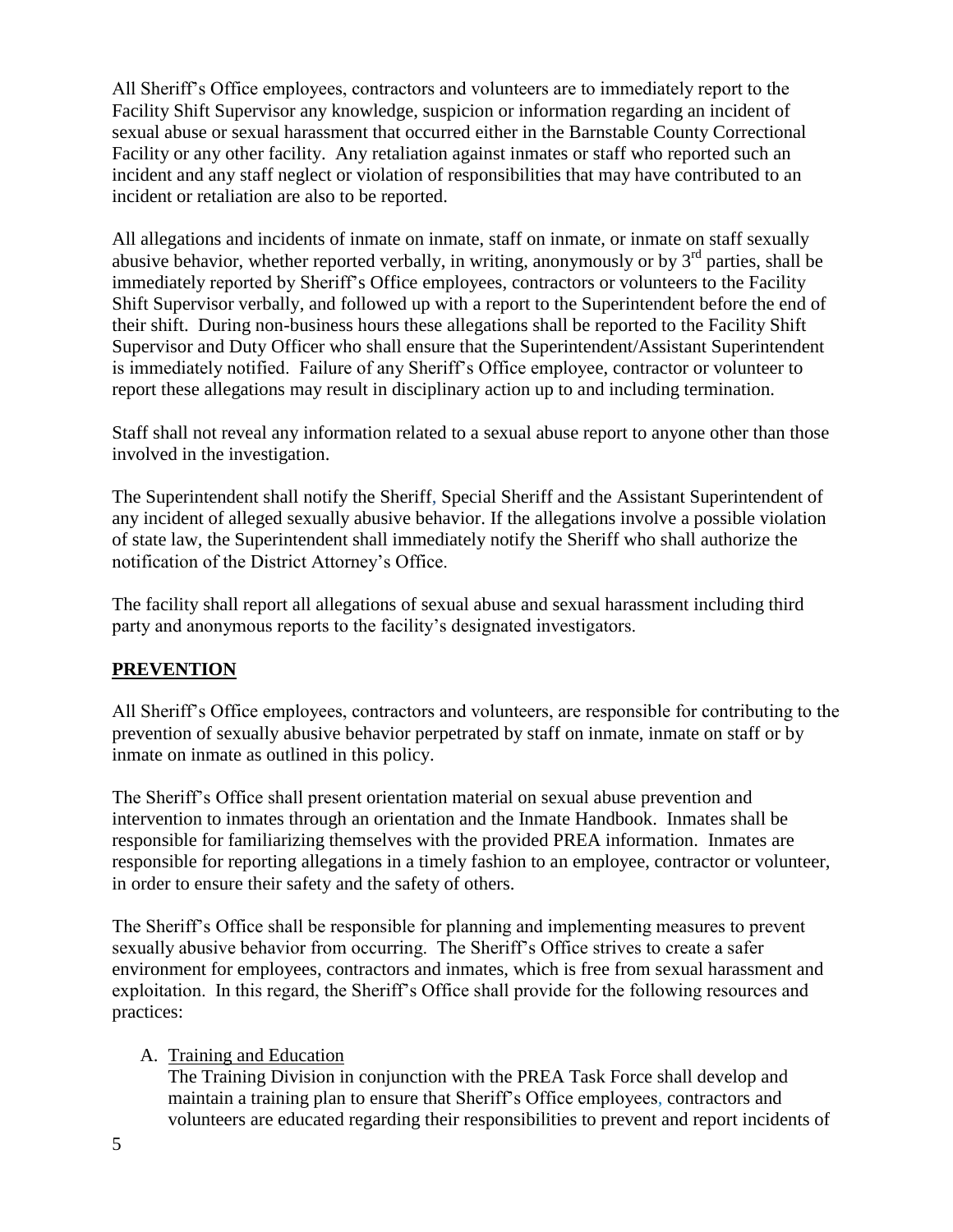sexually abusive behavior. The Training Division is responsible for educating employees, contractors and volunteers regarding their responsibilities to prevent and report incidents of sexually abusive behavior and have documented that they understand they training they received.

Training for employees, contractors and volunteers shall include, but not be limited to the following:

- 1. Sheriff's Office zero-tolerance policy for sexual abuse and sexual harassment.
- 2. Responsibilities in preventing, detecting, reporting and response to sexual abuse and sexual harassment.
- 3. The right of inmates to be free from sexual abuse and sexual harassment.
- 4. The right of inmates and employees to be free from retaliation for reporting sexual abuse and sexual harassment.
- 5. The dynamics of sexual abuse and sexual harassment in confinement.
- 6. The common reactions of sexual abuse and sexual harassment victims.
- 7. How to detect and respond to signs of the threat of sexual abuse and actual sexual abuse.
- 8. How to avoid inappropriate relationships with inmates.
- 9. How to communicate effectively and professionally with inmates, including LGBTI or gender non-conforming inmates.
- 10. How to comply with relevant laws related to mandatory reporting of sexual abuse to outside authorities.

Additional training for Health Services shall include, but not be limited to the following:

- 1. How to detect and assess signs of sexual abuse and harassment.
- 2. How to preserve physical evidence of sexual abuse.
- 3. How to respond effectively and professionally to victims of sexual abuse and sexual harassment.
- 4. How and to whom to report allegations or suspicions of sexual abuse and sexual harassment.

Training conforms to both male and female inmates.

#### B. Identification, Reporting, and Screening During Admission

All inmates are screened within 72 hours of arrival at BCCF for potential vulnerabilities as victim or for potential sexually aggressive or predatory behavior (PREA Screening Instrument).

Inmates may not be disciplined for refusing to answer, or for not disclosing complete information in response to questions asked during the screening.

- 1. Inmates at risk or who have a history of inmate sexual abuse victimization:
	- a. All inmates entering BCCF and upon subsequent transfers from other institutions, shall be screened within twenty four (24) hours by a qualified medical professional for a history of and the risk for sexual abuse victimization in accordance with Policy 602.02, Admission Medical Screening/Health Appraisal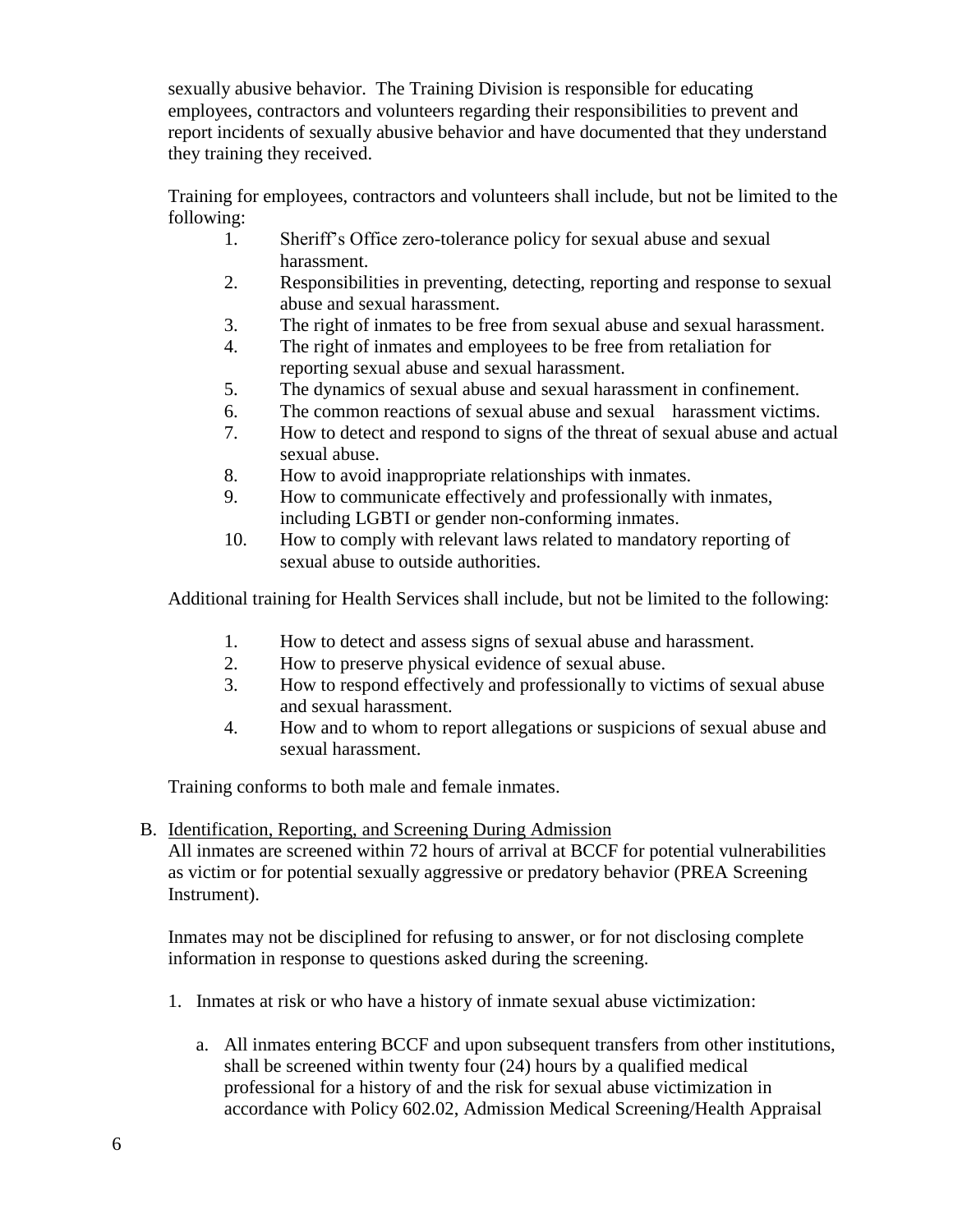& Examinations/Access to Health Services and within 72 hours by Intake Officers and/or Classification staff using the PREA Screening Instrument. Inmates identified through the PREA Screening Instrument, self-reports, medical reports or other criminal record information as having a history of sexual abuse victimization or of being a victim of inmate sexual abuse shall be referred to a mental health clinician for assessment, monitoring, and counseling for follow-up within 14 days of intake. Documentation will be made in the CorEMR chart notes. Medical and Mental Health practitioners shall obtain informed consent from inmates before reporting information about prior sexual victimization that did not occur in an institutional setting. The Facility Shift Supervisor shall be notified to ensure that appropriate steps (e.g., investigation, housing assignment) are taken.

- b. Upon learning that an inmate has been identified as having been a victim or predator or is at risk for such, the Facility Shift Supervisor shall carefully assess the immediate needs and housing assignment of the inmate. Where double bunking is necessary, the staff members making cell assignments shall rely upon standard guidelines for cell matching and good judgment in selecting a cellmate for the inmate. Cell assignments shall be made by Classification, Facility Shift Supervisor and/or Unit Team Manager.
- c. Special Operations will be notified for monitoring purposes of those inmates identified as potential for sexual abuse victimization.
- 2. Inmates with a history of engaging in predatory sexually abusive behavior:
	- a. Intake Officers and/or Classification Staff shall screen inmates for a history of sexually abusive behavior by conducting PREA screening and a review of criminal record information, (e.g., judgment and commitment orders, institutional six part folder, board of probation). Inmates identified as having a history of sexually abusive behavior not previously identified shall be documented appropriately. The Facility Shift Supervisor shall be notified. Staff shall also ensure that the inmate is referred to a mental health practitioner within 14 days of the intake screening.
	- b. Special Operations will be notified for monitoring purposes of those inmates identified as potential sexual predators.

#### C. Inmate Education

The Superintendent/designee shall assure that new inmates to the BCCF receive written, verbal and/or video presentations about prisoner sexual violence in English and/ or Spanish within 30 days of admission. All written orientation materials about sexually abusive behavior will be provided in Spanish when appropriate. When a literacy problem exists a staff member assists the inmate in understanding the problem.

Inmates who are transferred from one facility to another shall be educated on their right to be free from sexual abuse and harassment and to be free from retaliation for reporting such incidents.

D. Public Education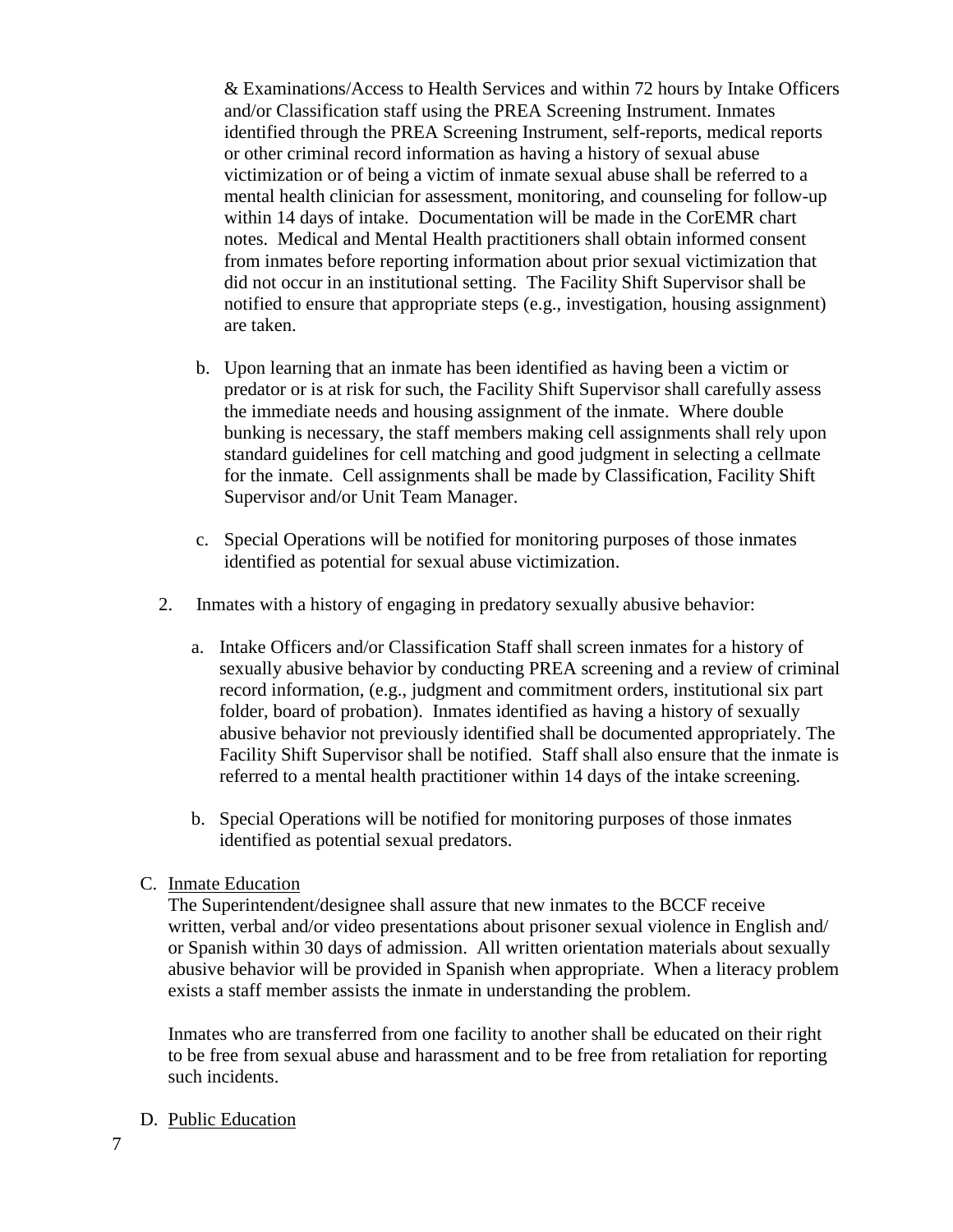The Superintendent/designee shall work closely with the PREA Task Force to develop and implement a communication plan to inform agency constituents, other state agencies, work release employers and the general public regarding the PREA initiative undertaken by the Sheriff's Office and how they can support these efforts. This may include informational pamphlets, video presentations, discussion forums, postings on the Sheriff's Office internet page and news releases as appropriate.

#### E. Classification

- 1. The Sheriff's Office shall use all relevant information to make classification and programming decisions with the goal of keeping all inmates safe and free from sexual abuse.
- 2. LGBTI status shall not be an indicator of likelihood of being sexually abusive.
- 3. Within a set time period, but not to exceed 30 days from the inmate's arrival, the Sheriff's Office will reassess the inmate's risk of victimization or abusiveness based upon any additional, relevant information received by the facility since the intake screening.
- 4. An inmate's risk level shall be reassessed when warranted due to a referral, request, incident of sexual abuse, or receipt of additional information that bears on the inmate's risk of sexual victimization or abusiveness.
- 5. Vulnerable inmates will be classified in the least restrictive environment that is operationally feasible.
- 6. Inmates at high risk for sexual victimization shall not be placed in involuntary segregated housing unless an assessment of all available alternatives has been made, and a determination has been made that there is no available alternative means of separation from likely abusers. If the facility cannot conduct such an assessment immediately, the facility may hold the inmate in involuntary segregated housing for less than 24 hours while completing the assessment.
- 7. Inmates placed in segregated housing for this purpose shall have access to programs, privileges, education and work opportunities to the extent possible. If the facility restricts access to programs, privileges, education, or work opportunities, the facility shall document:
	- a) The opportunities that have been limited;
	- b) The duration of the limitation; and
	- c) The reasons for such limitations
- 8. Inmates shall be segregated from other inmates only as a last resort when least restrictive measures are inadequate. This segregation shall only last until alternative measures can be arranged. A review will be conducted every 30 days to assess whether continued segregation from other inmates is necessary.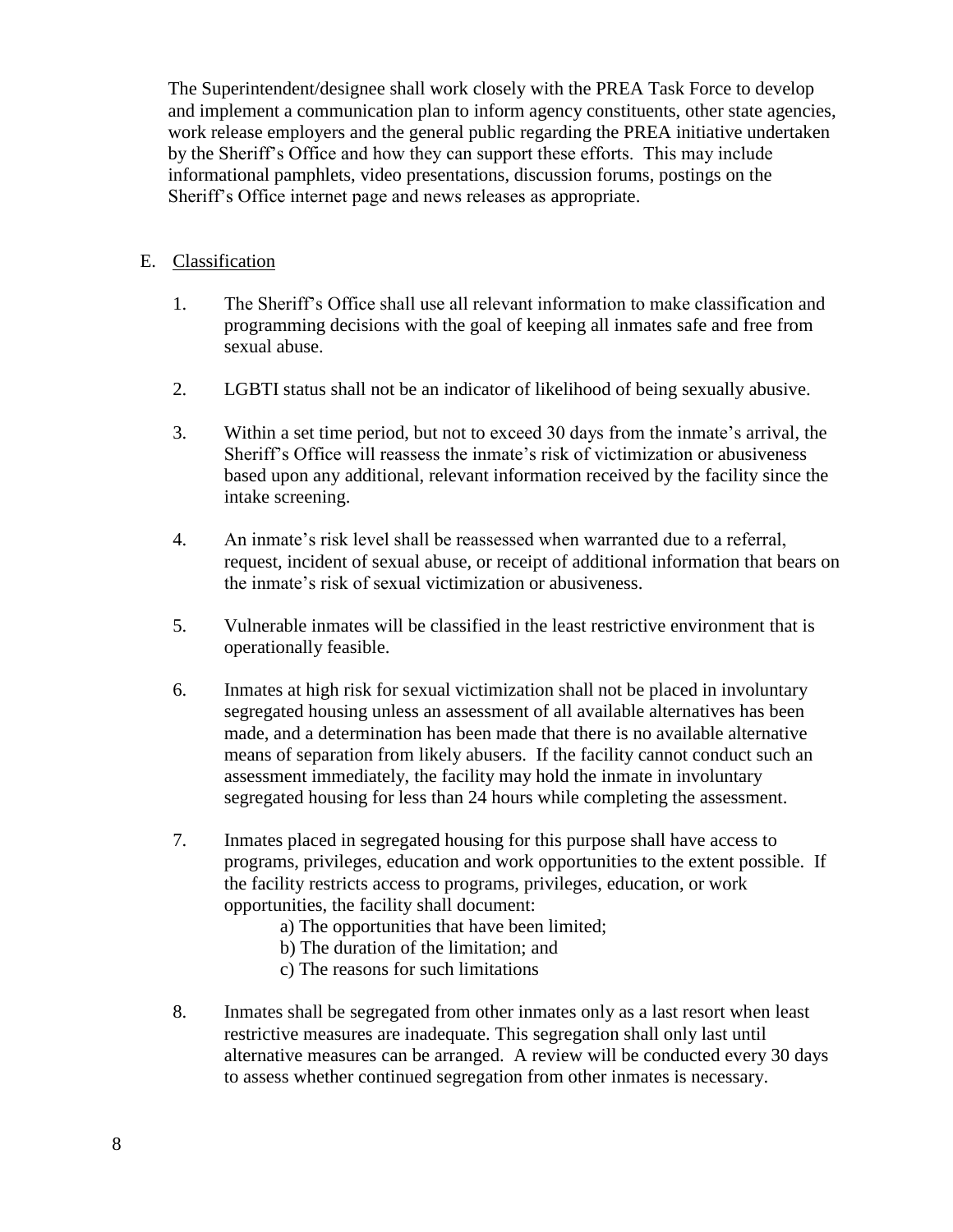9. If an involuntary segregated housing assignment is made based on section E (6), the facility shall clearly document:

> a) The basis for the facility's concern for the inmate's safety; b) The reason why no alternative means of separation can be arranged; and c) Every 30 days the facility shall afford each such inmate a review to determine whether there is a continuing need for separation from the general population

- 10. Inmates who are classified away from the general population into an At-Risk housing unit because of risk of victimization or abusiveness shall receive the opportunity to exercise/shower daily and shall receive any legally required educational programming.
- 11. Housing and program assignments for transsexual and intersex inmates shall be made on a case by case basis.
- 12. LGBTI inmates shall not be classified based solely on identification or status.

# **DATA COLLECTION and ANALYSIS**

Documentation of all incidents of sexually abusive behavior is critical to the success of the Sheriff's Office's PREA initiative. All incidents of this nature shall be documented in a timely and accurate manner by referencing specific definitions consistent with those found in the PREA policy and disciplinary charges found in BCSO Policy 511.01, Disciplinary Actions-Inmates.

The Sheriff's Office shall collect accurate, uniform data from every allegation of sexual abuse and will review aggregated data on these allegations at least annually in order to assess the effectiveness of policies, procedures and training in combating sexual abuse, including:

- Identification of problem areas
- Taking corrective action on an ongoing basis
- Preparing an annual report of its findings and corrective action for the facility as well as the agency as a whole.

The annual report shall include:

- comparison of current years data and prior years and shall provide an assessment of the agency's progress in addressing sexual abuse
- a review and approval by signature from the Sheriff or his/her designee
- be made readily available to the public through the BCSO website
- safety and security of the facility shall be maintained through redaction of specific sensitive material, although the nature of the material shall be evident in the report.

Other sources may be queried to develop intelligence information which may become useful to prevent sexually abusive behavior. These may include but not be limited to inmate correspondence, inmate grievances and institution climate reports.

Any information related to sexual victimization or abusiveness that occurred in an institutional setting shall be strictly limited to medical and mental health practitioners and other staff, as necessary, to inform treatment plans and security and management decisions, including housing,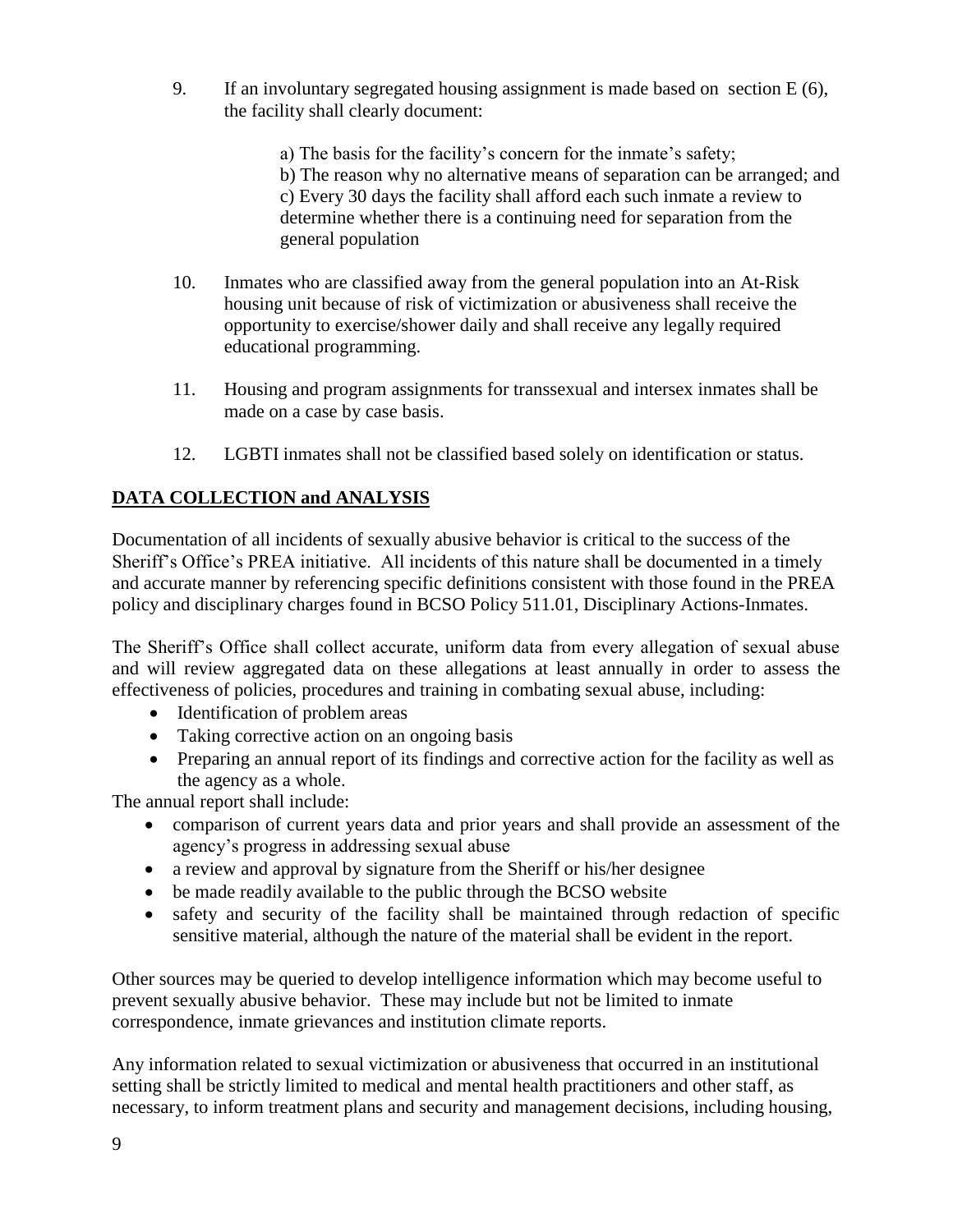bed, work, education, and program assignments or as otherwise required by Federal, State or local law.

#### **INTERVENTION**

- A. The Superintendent shall ensure that reports by Sheriff's Office employees, contractors, and volunteers regarding suspicions of sexually abusive behavior or related activities are disseminated to those that are on a need to know basis. Local investigators should follow-up on such reports by interviewing staff and inmates and developing intelligence as appropriate.
- B. On an as needed basis the Superintendent and his/her designee shall ensure that all Sheriff's Office employees, contractors and volunteers' home phone numbers are checked against the inmate telephone database. Any positive matches/hits shall be reported to the Assistant Superintendent for appropriate action.
- C. A hotline shall be designated within the inmate telephone system that inmates may use to alert appropriate staff about possible cases of sexually abusive behavior. The hotline telephone number is 508-563-4484. This number shall allow for universal and unimpeded access by all inmates within the BCCF. Inmates will also have the option of reporting sexually abusive behavior to a designated staff member other than an immediate point of contact line officer.
- D. The Sheriff's Office will maintain an MOU with community service providers to provide inmates with confidential support services related to sexual abuse. Independence House operates a toll-free phone number for inmates to access outside confidential support services. The toll-free number and mailing address are listed in the Inmate Handbook and the hotline is also written on the PREA poster.
- E. The Sheriff's Office shall provide inmates with the ability to contact a  $3<sup>rd</sup>$  party public or private entity that is not part of the Sheriff's Office to report sexual abuse or harassment.
- F. Inmates shall be able to shower, perform bodily functions, and change clothing without non-medical staff of the opposite gender viewing their breasts, buttocks, or genitalia except in exigent circumstances which shall be documented in the electronic management system. Cells and shower doors are designed to prevent casual viewing of inmates showering, performing bodily functions and changing clothes.
- G. Staff of the opposite gender shall have their presence announced when entering an inmate housing area. This announcement is to be entered in electronic inmate management system. For deaf or language barrier inmates a laminated card indicating "Male in unit / Female in unit" as appropriate will be available in each unit. This card will be shown to the affected inmate when there is a change of gender in the unit. Specific languages will be addressed during the booking process. Google Translate can be utilized to acquire translation of "Male in unit / Female in unit". The ADA Coordinator shall be contacted via email to inform them of such special needs to be addressed for follow up if required. The ADA Coordinator will assess each special needs request on a case-by-case basis and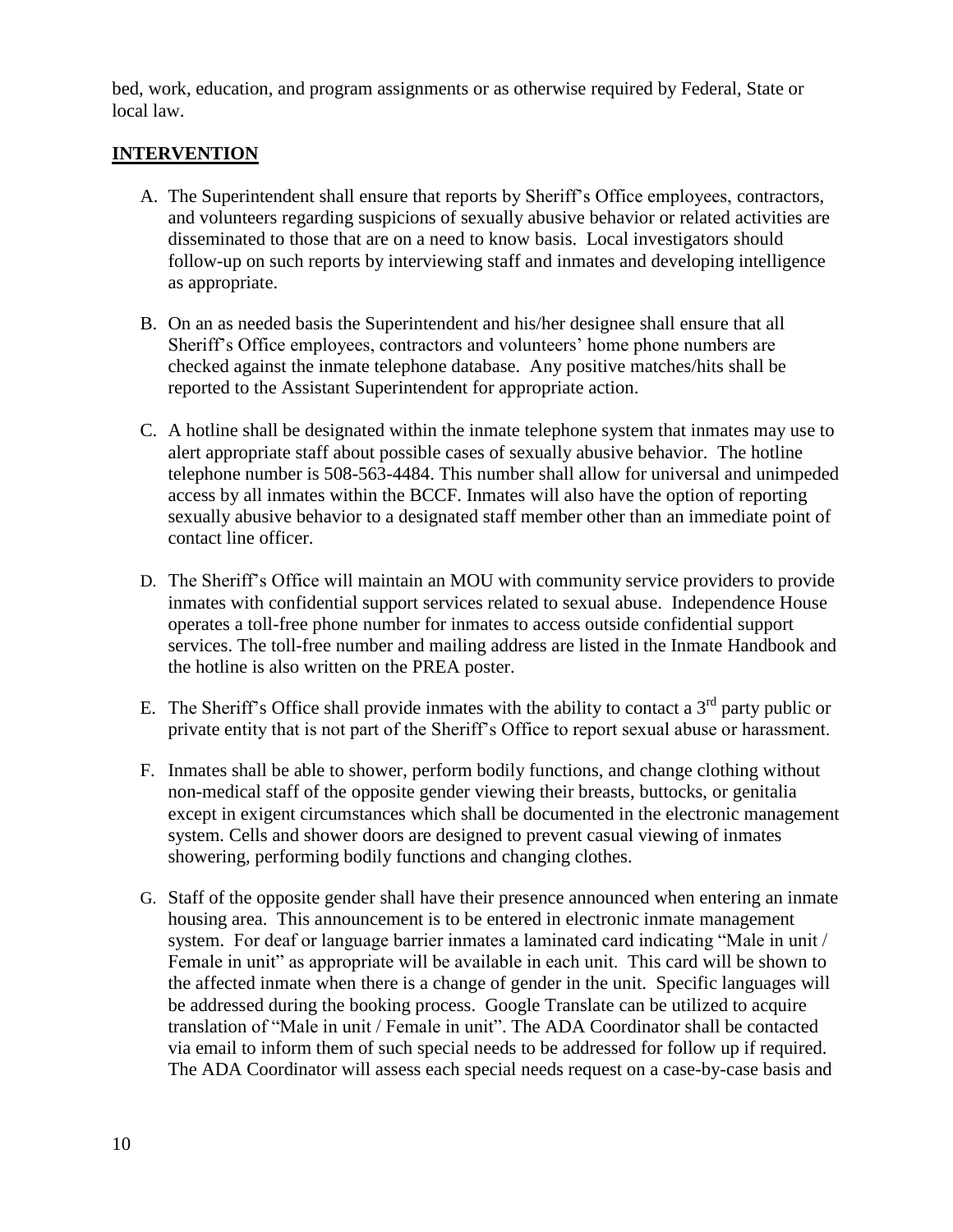determine an individual case plan suitable to address each need. Examples include but are not limited to verbal information provided to a blind inmate and written information provided to a deaf inmate, etc.

- H. Cross gender strip/pat searches shall not be conducted except in exigent circumstances and shall be documented in the electronic management system. Security staff shall be trained accordingly.
- I. The Command Staff, Captains, Lieutenants and/or Sergeants shall make unannounced rounds to identify and deter sexual misconduct and sexual abuse on all three shifts. Staff will not alert staff of such unannounced rounds. These rounds will be documented in the electronic inmate management system after they have been conducted.
- J. Transgender and intersex inmates shall be given the opportunity to shower separately from other inmates.
- K. The Sheriff's Office shall not physically exam a transgender or intersex inmate for the sole purpose of determining the inmate's genital status unless it is done as part of a broader medical examination conducted in private by a medical practitioner.
- L. The Sheriff's Office shall take appropriate steps to ensure that inmates with disabilities and limited English proficiency have an equal opportunity to participate in or benefit from all aspects of the Sheriff's Office efforts to prevent, detect, and respond to sexual abuse and sexual harassment. Steps include but are not limited to providing inmates with disabilities and limited English proficiency access to the ADA Coordinator as determined during the intake process as well as interpretive services as outlined in Policy 440.01 Page 3, Section B a).
- M. Use of inmate interpreters, inmate readers or other types of inmate assistants is prohibited except in limited circumstances where an extended delay in obtaining an interpreter would compromise the inmate's safety, performance of medical duties or investigation of the inmate's allegation.

#### **PROCEDURE:**

The security and safety of all persons, whether Sheriff's Office employees, contractors, volunteers or inmates, is a fundamental objective of the Sheriff's Office. As such, it is an integral part of every employee's job to prevent and report sexually abusive behavior.

A. Immediate Response to Sexually Abusive Behavior Complaints or Threats of Imminent Sexual Abuse

In the event that an inmate reports that they have been sexually abused or they are subject to a substantial risk of imminent sexual abuse by an inmate, employee, contractor or volunteer the Sheriff's Office employee, contractor, or volunteer receiving such a complaint shall take the following steps:

1. Immediately separate the victim from the assailant or potential abuser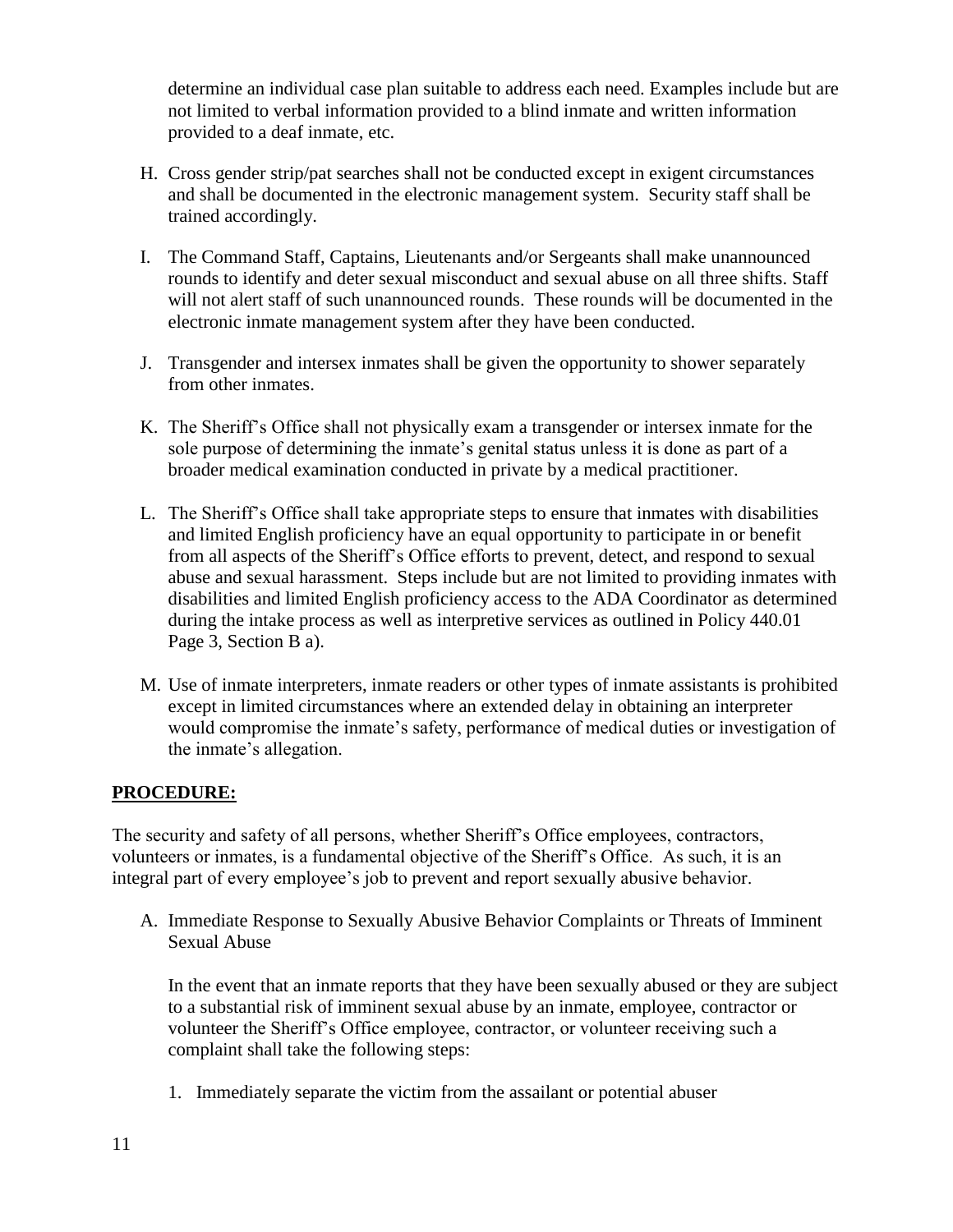- 2. Immediately notify the Facility Shift Supervisor.
- 3. If the inmate reports they have been sexually abused when no medical or mental health services staff are available, the Shift Supervisor will assign a First Responder Security Staff to respond to the location and also contact the BCSO Communications Division for the Bourne Rescue Service to transport the alleged victim to Falmouth Hospital.
- 4. Request that the Facility Shift Supervisor secure the scene if warranted, for subsequent crime scene processing.
- 5. The Facility Shift Supervisor shall notify the Shift Captain, or if the Shift Captain is not available, the Superintendent and the Assistant Superintendent during business hours and the Duty Officer if during non-business hours.
- 6. Make note of the behavior and appearance of all parties and identify any witnesses to the event.
- 7. Ensure that the inmate victim is immediately taken to the facility medical department for emergency medical care/mental health treatment.
- 8. If the abuse occurred within a time period that still allows for the collection of physical evidence, neither the victim nor the alleged abuser will be allowed to take any action that could destroy physical evidence including washing, brushing teeth, changing clothes, urinating, defecating, smoking, drinking or eating.
- 9. Complete a detailed report to include documentation of immediate separation of the victim and the assailant by the end of their business day.
- 10. Complete a detailed confidential report in OMS. Must check off the box that indicates "Private" in order to ensure its confidentiality. It is imperative that you do not save the document until you CHECK OFF this box and until the Shift Captain, or if not available, the Facility Shift Supervisor reviews the report content.
- 11. Upon submission of the Confidential Incident Report to the Superintendent the Shift Captain or in the absence of the Shift Captain, the Facility Shift Supervisor must email the following staff: Superintendent and the Assistant Superintendent to immediately alert them of notification of said incident.
- B. Medical Response to Sexually Abusive Behavior Complaints:
	- 1. At the initiation of services, medical and mental health practitioners shall inform the sexual abuse victim of the practitioner's duty to report, and the limitations of confidentiality.
	- 2. A qualified health care professional shall evaluate the extent of the physical injury and provide medical treatment as needed. Appropriate agency notifications shall be made if the victim is an elderly or vulnerable individual.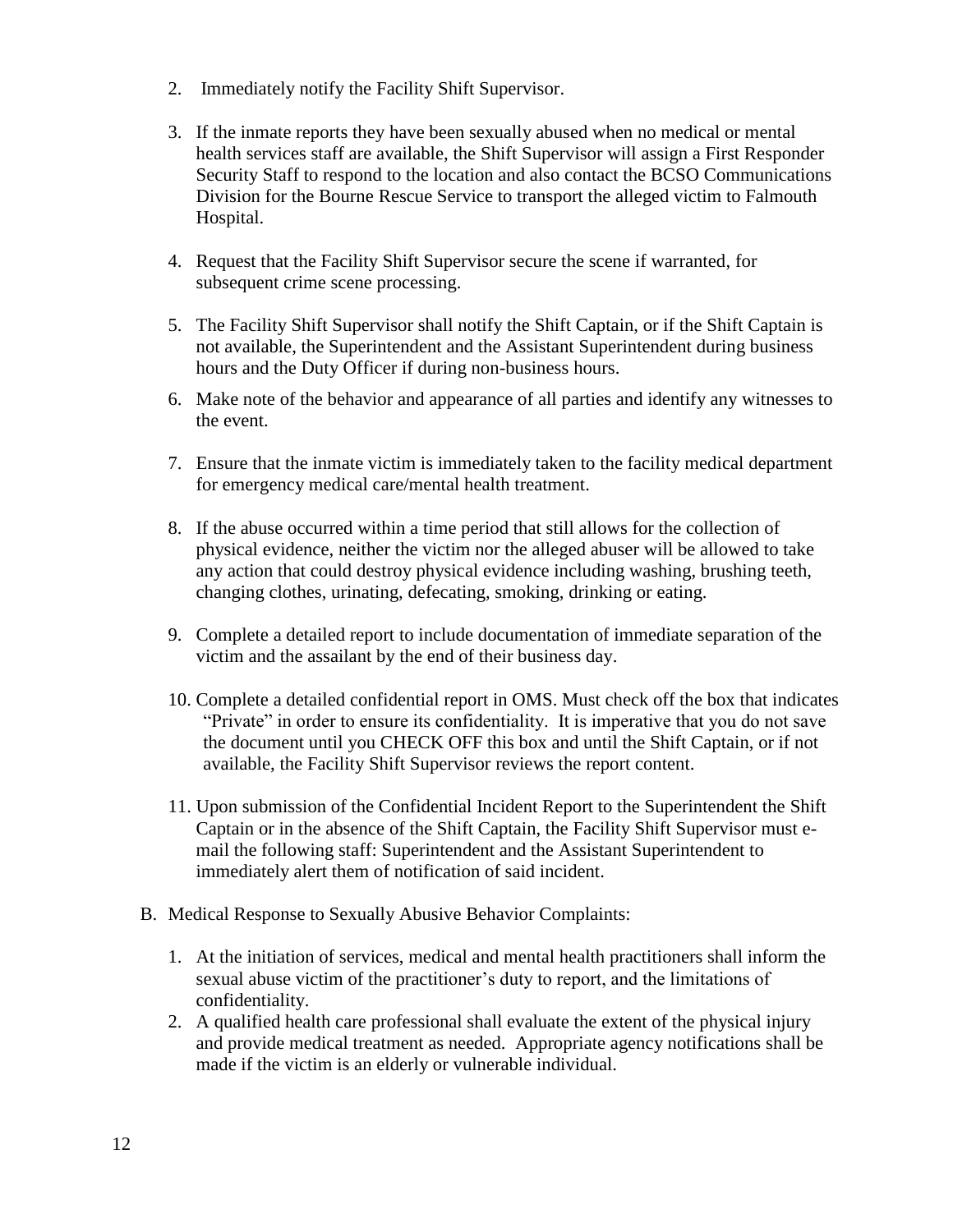- 3. An emergency mental health referral to the on-site mental health professional shall be made following the completion of the medical evaluation. Both medical and mental health services shall be consistent with the community level of care.
- 4. Upon completion of the medical and mental health evaluation, the Superintendent or their designee in consultation with medical and/or Mental Health personnel shall determine whether a referral to an outside hospital with a rape crisis unit is warranted. Factors to be considered are the time frame between the alleged assault and the complaint, as well as the extent and nature of the allegation.
- 5. If the determination is made that the inmate victim should be sent to an outside hospital and if the inmate victim consents, the inmate victim shall be transported to an outside hospital with a SANE program where they shall receive essential medical intervention to include preventative treatment for HIV, sexually transmitted diseases and pregnancy if appropriate. If pregnancy results from the described sexually abusive behavior, the victim will receive timely and comprehensive information about and timely access to all lawful pregnancy related medical services. The guidelines for referring an inmate to an outside hospital for rape crisis intervention services shall be found in BCSO Policy 326.01, Outside Hospital Security.
- 6. Upon return from the outside hospital the inmate victim shall be seen by a medical staff member for appropriate follow-up care to include a Mental Health Screening by qualified health care personnel. If during this screening there are any indications that the inmate victim is at risk to hurt themselves or others, a Mental Health professional shall be immediately notified. Otherwise, the inmate victim shall be seen by a Mental Health professional no later than the next business day to assess the need for crisis intervention and long-term counseling pursuant to BCSO Policy 608.01, Suicide Prevention/Protocol.
- 7. To avoid the potential for secondary victimization an inmate victim may be allowed to refuse rape crisis intervention treatment at an outside hospital. Before the refusal is accepted, the Sheriff's Office's medical and mental health provider shall attempt to persuade the inmate to go to the outside hospital for treatment.

In cases where the inmate victim continues to refuse, the inmate shall be required to sign a Refusal of Treatment Form (attached) pursuant to BCSO Policy 605.01, Inmate Medical Records. Provisions shall be made for testing for sexually transmitted diseases (e.g., HIV, gonorrhea, hepatitis) and pregnancy as well as for prophylactic treatment, follow-up care and counseling pursuant to BCSO Policy 606.02, Communicable Disease and Infection Control Program.

- 8. Once cleared by the medical and mental health staff, the Classification Supervisor shall determine an appropriate housing assignment for the inmate victim by the next business day.
- 9. A victim advocate will be assigned to meet with the inmate. The advocate will keep the inmate victim informed of their status and as appropriate, the disciplinary and criminal prosecution of the alleged perpetrator. The advocate shall make the inmate victim aware of the short and long term services available to them.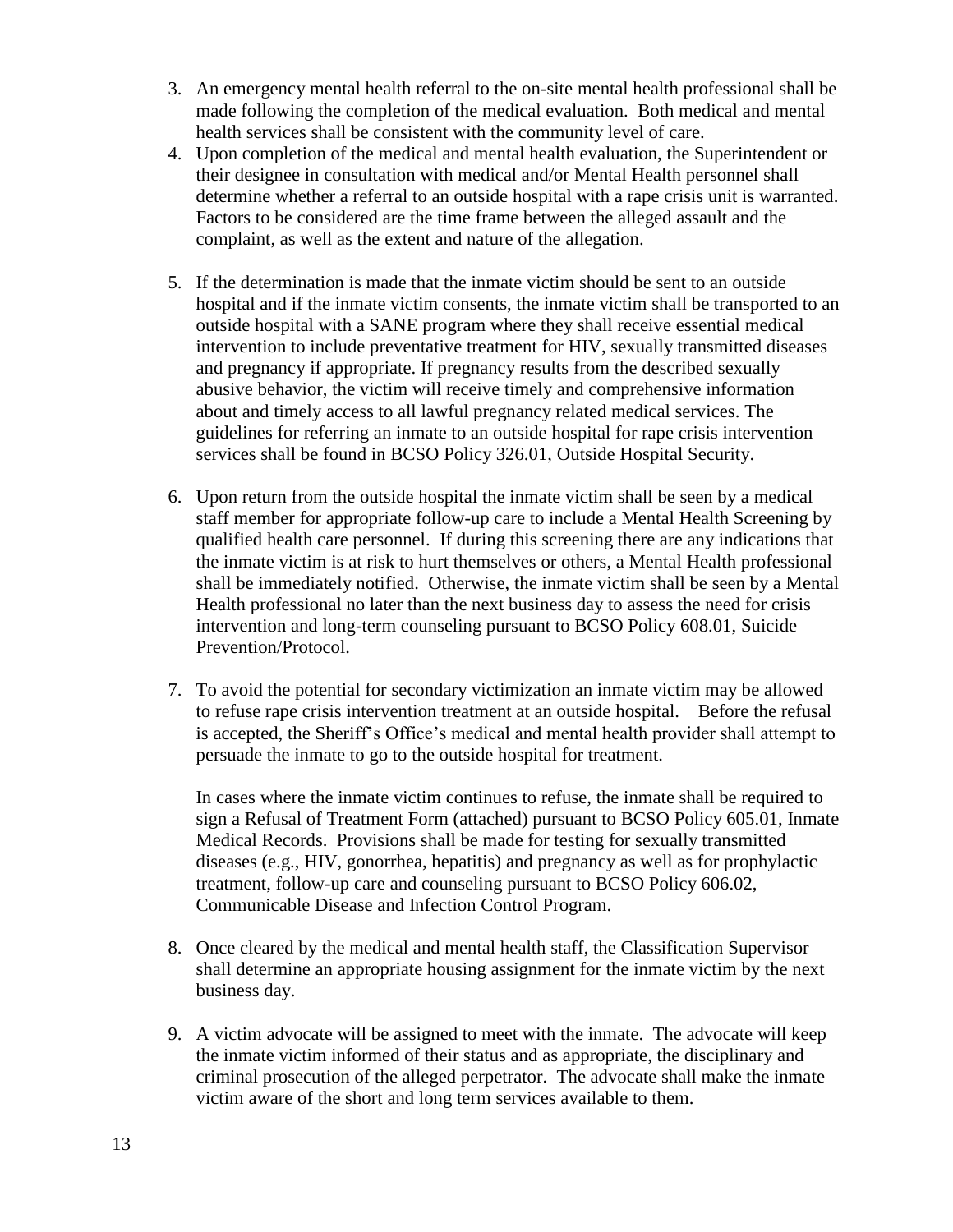- 10. Inmate victims of sexual abuse shall be offered referrals for continued care even when the inmate is no longer incarcerated in the facility.
- 11. Treatment services including forensic medical exams are offered without financial cost to the victim.
- C. Security Response to Sexually Abusive Behavior Complaints:
	- 1. If the Sheriff and/or his designee believe that a felony may have been committed, the District Attorney's Office and the State Police Detective Unit assigned to the District Attorney's Office shall be notified and the Sheriff's Office shall seek assistance and begin a cooperative investigation with these agencies. The State Police conducting the investigation will be asked to agree to abide by all PREA guidelines as per standard 115.21 (a-e). Criminal investigations shall be documented in a written report that contains a thorough description of physical, testimonial, and documentary evidence and attached copies of all documentary evidence where feasible.
	- 2. The Assistant Superintendent shall ensure that all evidence collected at any hospital (Sexual Assault Evidence Collection Kit/Rape Kit) is transported to the State Police Laboratory as soon as possible. All evidence shall be handled in accordance with BCSO Policy 305.01, Searches and Contraband. Evidence retained in excess of twenty-four (24) hours (weekends/holidays), shall be properly refrigerated in the armory.
	- 3. Any State entity or Department of Justice component that conducts such investigations shall do so pursuant to the requirements of PREA.
	- 4. When outside agencies investigate sexual abuse, the facility shall cooperate with outside investigators and shall endeavor to remain informed about the progress of the investigation. Any relevant information from the investigative agency shall be used to inform the inmate.
	- 5. If an inmate's involvement in the alleged sexually abusive behavior is suspected, they shall be placed in a secure setting pending investigation.
	- 6. The Superintendent shall ensure that the incident is appropriately documented.
	- 7. Any potential witnesses shall be interviewed in an attempt to corroborate the victim's statements or to identify any suspect(s). Care should be taken to ensure the safety and security of potential witnesses from retribution and retaliation. If necessary and warranted, potential inmate witnesses shall be afforded opportunities for changes in housing placement, more secure housing and/or accelerated classification for transfer.
	- 8. If sufficient information or evidence is obtained during the investigation, a Disciplinary Report shall be issued by Special Operations according to BCSO Policy 511.01, Disciplinary Actions-Inmates.
- D. Classification Response to Sexually Abusive Behavior Complaints: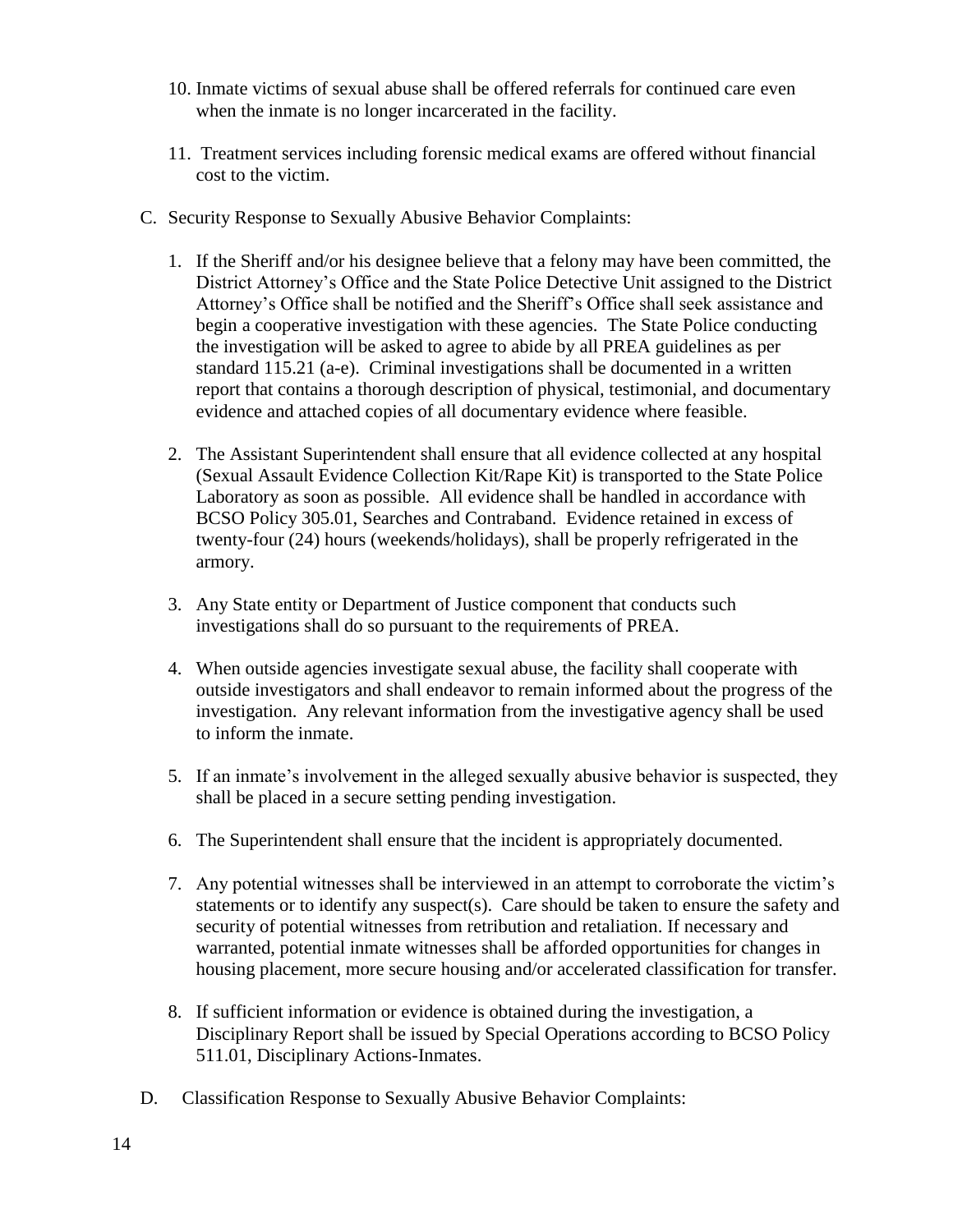The Superintendent shall ensure that the Classification Supervisor is notified of sexually abusive behavior complaints. The Classification Supervisor upon such notification shall schedule an Internal Classification Status Review of the inmate predator and/or inmate victim, when sufficient facts are known, in order to determine appropriate classification in accordance with BCSO Policy 420.01, Classification.

#### **INVESTIGATION OF SEXUALLY ABUSIVE BEHAVIOR COMPLAINTS**

The Sheriff's Office shall use all available means to fully investigate and address all allegations and incidents of sexually abusive behavior.

If an inmate makes an allegation that they were sexually abused while confined at another facility, the Sheriff or his/her designee shall notify within 72 hours the head of the facility or appropriate office of the agency where the alleged sexual abuse occurred. This notification shall be documented.

- A. Sexually Abusive Behavior Between Inmates:
	- 1. Investigations of reported incidents of sexually abusive behavior between inmates shall be initiated by the Superintendent and the Assistant Superintendent. The Assistant Superintendent shall be responsible for producing an investigative report within seven business days unless the time is extended by the Superintendent.
	- 2. A report of sexual abuse made in good faith based upon a reasonable belief that the alleged conduct occurred, shall not constitute falsely reporting an incident or lying, even if an investigation does not establish evidence sufficient to substantiate the allegation.
	- 3. Following an inmates allegation that he or she has been sexually abused by another inmate, the agency shall subsequently inform the alleged victim whenever;
		- a) The agency learns that the alleged abuser has been indicted on a charge related to sexual abuse within the facility; or
		- b) The agency learns that the alleged abuser has been convicted on a charge related to sexual Abuse within the facility; and
		- c) All such notifications or attempted notifications shall be documented.
- B. Staff Accused of Sexually Abusive Behavior with Inmates:
	- 1. If a staff member is accused of sexually abusive behavior with an inmate, the Superintendent shall initiate an investigation pursuant to BCSO Policy 220.04, Staff Sexual Misconduct with Inmates. The staff member may be placed by the Sheriff or Superintendent on a "no inmate contact status" or "suspended with or without pay status" pending an investigation of the matter. Contractors who are accused of sexually abusive behavior may be removed from the facility until the investigation is completed. All volunteers who are accused shall be barred from entering the correctional facility until the investigation is completed.
	- 2. Following an inmate allegation that a staff member has committed sexual abuse against the inmate, the agency shall subsequently inform the inmate whenever;
		- a) The staff member is no longer posted within the inmates unit;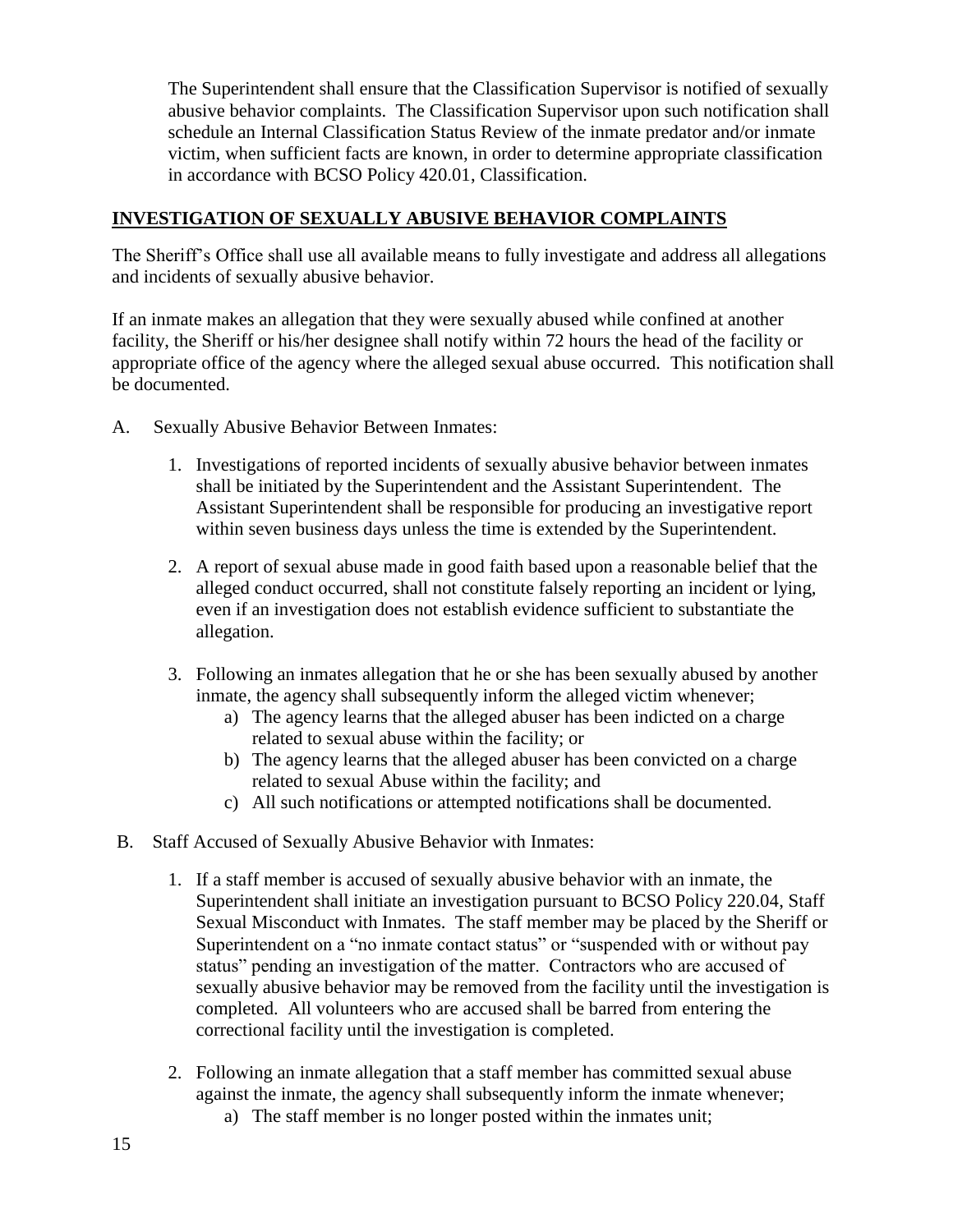- b) The staff member is no longer employed at the facility
- c) The agency learns that the staff member has been indicted on a charge related to sexual abuse within the facility; or
- d) The agency learns that the staff member has been convicted on a charge related to sexual abuse within the facility; and
- e) All such notifications or attempted notifications shall be documented.
- C. Investigation:
	- 1. There shall be two or more BCSO investigators trained to conduct investigations in confinement settings. Appropriate non-legal investigators shall include both male and females staff who are known for their impartiality. In the event of an outside agency investigation, the facility will cooperate with the investigators and endeavor to remain informed about the progress of the investigation.
	- 2. After receiving the complaint, the allegation will be investigated promptly in a fair, impartial and expedient manner. The level of evidence required to prove sexual abuse shall be by a preponderance of the evidence. The credibility of an alleged victim, suspect or witness shall be assessed on an individual basis and shall not be determined by the person's status as inmate or staff. No inmate who alleges sexual abuse shall be required to submit to a polygraph examination or other truth telling devises as a condition for proceeding with the investigation of such an allegation.
	- 3. The investigation will be conducted in such a way as to maintain confidentiality to the extent practicable under the circumstances.
	- 4. The investigation will include a private interview with the person filing the complaint, the harasser (alleged to have committed sexual harassment, harassment, and/or discrimination) and any witness(es). Prior complaints and reports of sexual abuse involving the suspected perpetrator shall also be reviewed.
	- 5. When the investigation is completed to the extent appropriate, the person filing the complaint and the person alleged to have committed the inappropriate conduct shall be informed as to whether the allegation has been determined to be substantiated, unsubstantiated, or unfounded. Notification shall be documented.
	- 6. Throughout the investigation as well as at the conclusion of the investigation the investigator will deliver the report(s) to the Sheriff's Office Administration who will review the investigation and determine what action to take based upon the investigation.
	- 7. If an inmate from the Barnstable County Correctional Facility is housed at another facility and is sexually abused, the Barnstable County Sheriff's Office will work with that agency to ensure the investigation is conducted to PREA standards. Such notification shall be made as soon as possible but no later than 72 hours after receiving the notification and shall be documented.
	- 8. The departure of the alleged abuser or victim from the employment or control of the facility shall not provide a basis for terminating an investigation.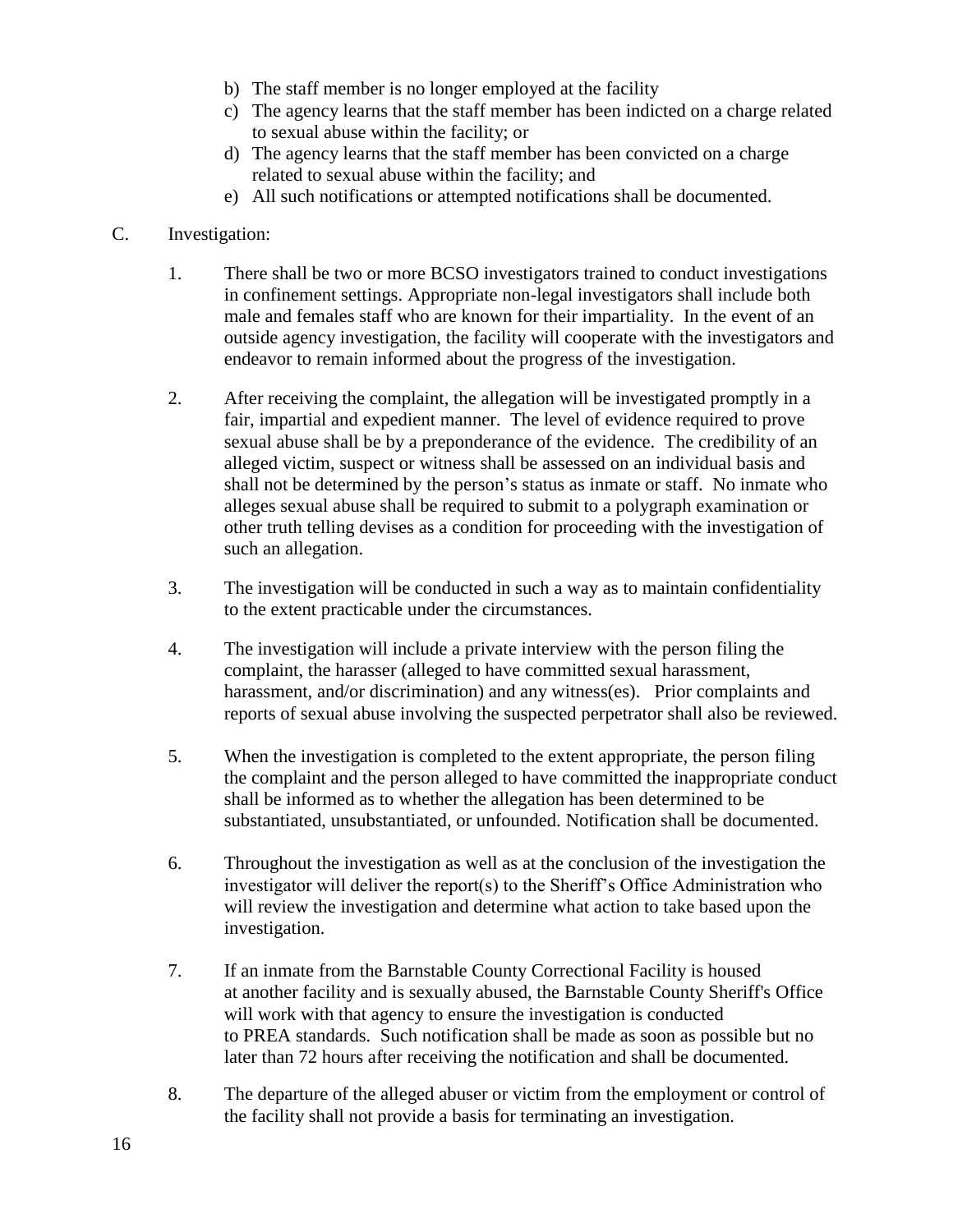- 9. In the event the inmate is released from custody, the Sheriff's Office will no longer be under obligation to report to the inmate the status of the allegation.
- 10. Investigators shall gather and preserve direct and circumstantial evidence, including any available physical and DNA evidence, and any available electronic monitoring data.
- 11. Administrative investigations shall include an effort to determine whether staff actions or failures to act, contributed to the abuse and shall be documented in written reports that include a description of the physical and testimonial evidence, the reasoning behind credibility assessments and investigative facts and findings.
- D. Retaliation:

Retaliation by any employee against another employee, contractor, volunteer or an inmate for reporting complaints of sexually abusive behavior, for assisting in making such a report, or for cooperating in the investigation of such a complaint regardless of the merits or disposition of the complaint is prohibited. Any such occurrence is a very serious matter that may result in discipline up to and including termination.

Special Operations PREA investigators or their designee shall monitor for at least 90 days following a report of sexual abuse the conduct and treatment of inmates or staff who reported the sexual abuse and of inmates who were reported to have suffered sexual abuse to see if there are changes that may suggest possible retaliation by inmates or staff and shall act promptly to remedy any such retaliation. In the case of inmates, such monitoring shall also include periodic status checks. The agency shall continue such monitoring beyond 90 days if the initial monitoring indicates a continuing need. Monitoring obligation terminates if allegation is unfounded.

Housing changes or transfers for inmate victims or abusers shall be considered as protective measures for inmates who fear retaliation for reporting sexual abuse or sexual harassment or for cooperating with investigations. The removal of alleged staff or inmate abusers from contact with victims and emotional support services for inmates or staff that may fear retaliation will also be considered.

The Barnstable County Sheriff's Office shall take appropriate measures to protect any individual who cooperates with an investigation and expresses a fear of retaliation.

# **DISCIPLINARY**

- 1. All intentional acts of sexually abusive behavior, sexual harassment, or intimacy between an inmate and a Sheriff's Office employee, contractor or volunteer, or between an inmate and another inmate regardless of consensual status, are prohibited and the perpetrator shall be subject to administrative and criminal and/or disciplinary sanctions up to and including termination.
- 2. Disciplinary sanctions for violation of agency policies relating to sexual abuse or sexual harassment (other than actually engaging in sexual abuse) shall be commensurate with the nature and circumstances of the acts committed, the staff member's disciplinary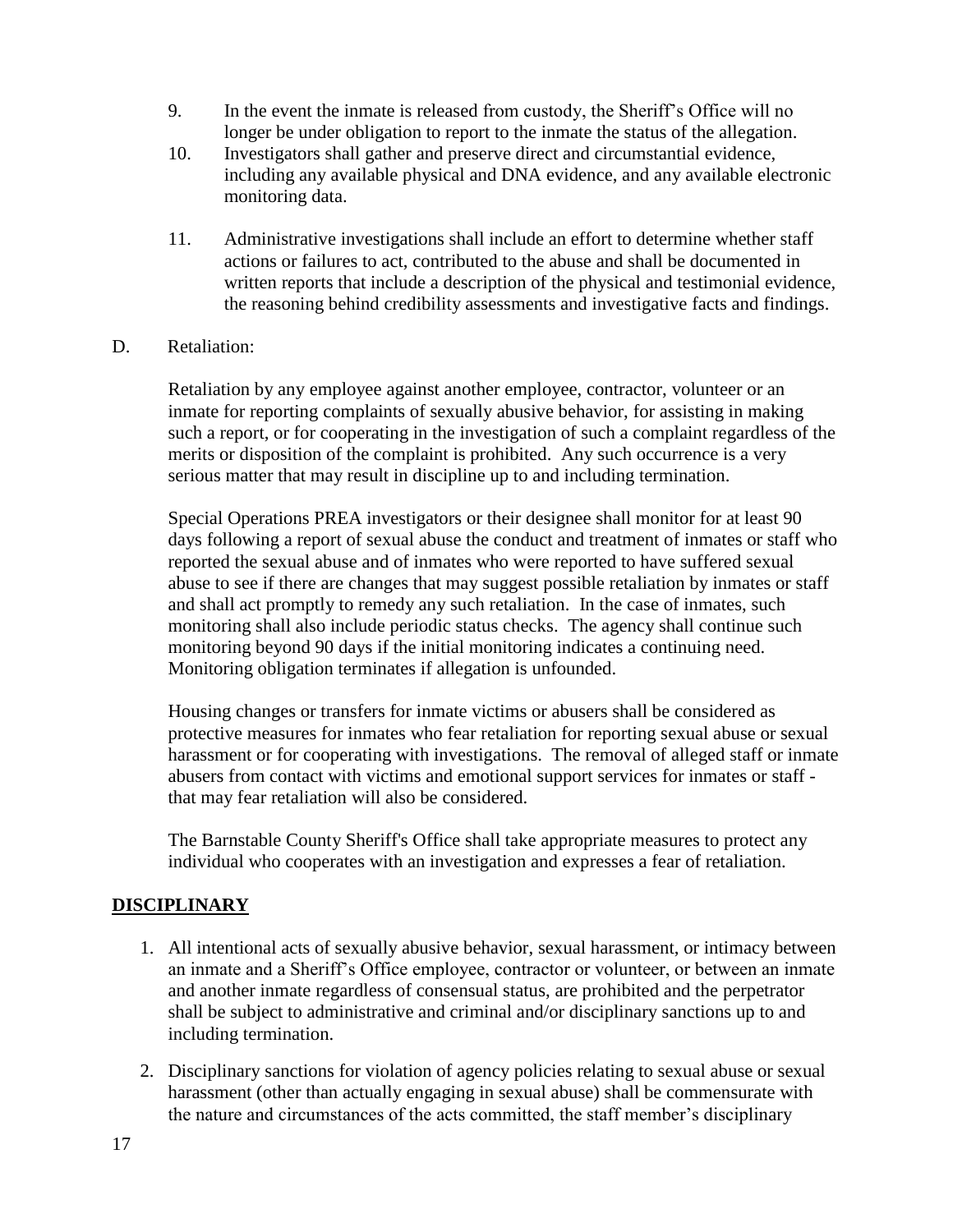history, and the sanctions imposed for comparable offenses by other staff with similar histories.

- 3. Termination shall be the presumptive disciplinary sanction for staff who has engaged in sexual abuse.
- 4. All terminations for violations of agency sexual abuse or sexual harassment policies or resignations by staff who was to have been terminated if not for their resignation, shall be reported to law enforcement agencies, unless the activity was clearly not criminal, and to any relevant licensing bodies.
- 5. Any contractor or volunteer who engages in sexual abuse shall be prohibited from contact with inmates and shall be reported to law enforcement agencies, unless the activity was clearly not criminal, and to any relevant licensing bodies.
- 6. The facility shall take appropriate remedial measures, and shall consider whether to prohibit further contact with inmates in the case of any other violation of agency sexual abuse or sexual harassment policies.

### **CASE RECORDS**

All case records associated with claims of abuse, including incident reports, investigative reports, offender information, case disposition, medical and counseling evaluation findings, and recommendations for post-release treatment and/or counseling are retained for 10 years or five years after the length of incarceration, whichever is greater.

All written reports related to administrative and criminal investigations involving staff members are retained for as long as the alleged abuser is employed by the agency, plus five years.

#### **GRIEVANCES**

The Sheriff's Office does not impose a time limit on when an inmate may file an institutional grievance regarding an allegation of sexual abuse or harassment. An inmate may use an informal grievance process or otherwise attempt to resolve an alleged incident of sexual abuse. An inmate who alleges sexual abuse may file a grievance without submitting the grievance to a staff member who is the subject of the complaint. The grievance will not be referred to a staff member who is the subject of the complaint.

A final agency decision on the merits of any portion of a grievance alleging sexual abuse shall be issued within 90 days of the initial filing of the grievance. Computation of the 90-day time period shall not include time consumed by inmates in preparing any administrative appeal. The Sheriff's Office may claim an extension of time to respond, of up to 70 days, if the normal time period for response is insufficient to make an appropriate decision. The agency shall notify the inmate in writing of any such extension and provide a date by which a decision will be made. At any level of the administrative process, including the final level, if the inmate does not received a response within the time allotted for reply, including any properly noticed extension; the inmate may consider the absence of the response to be a denial at that level.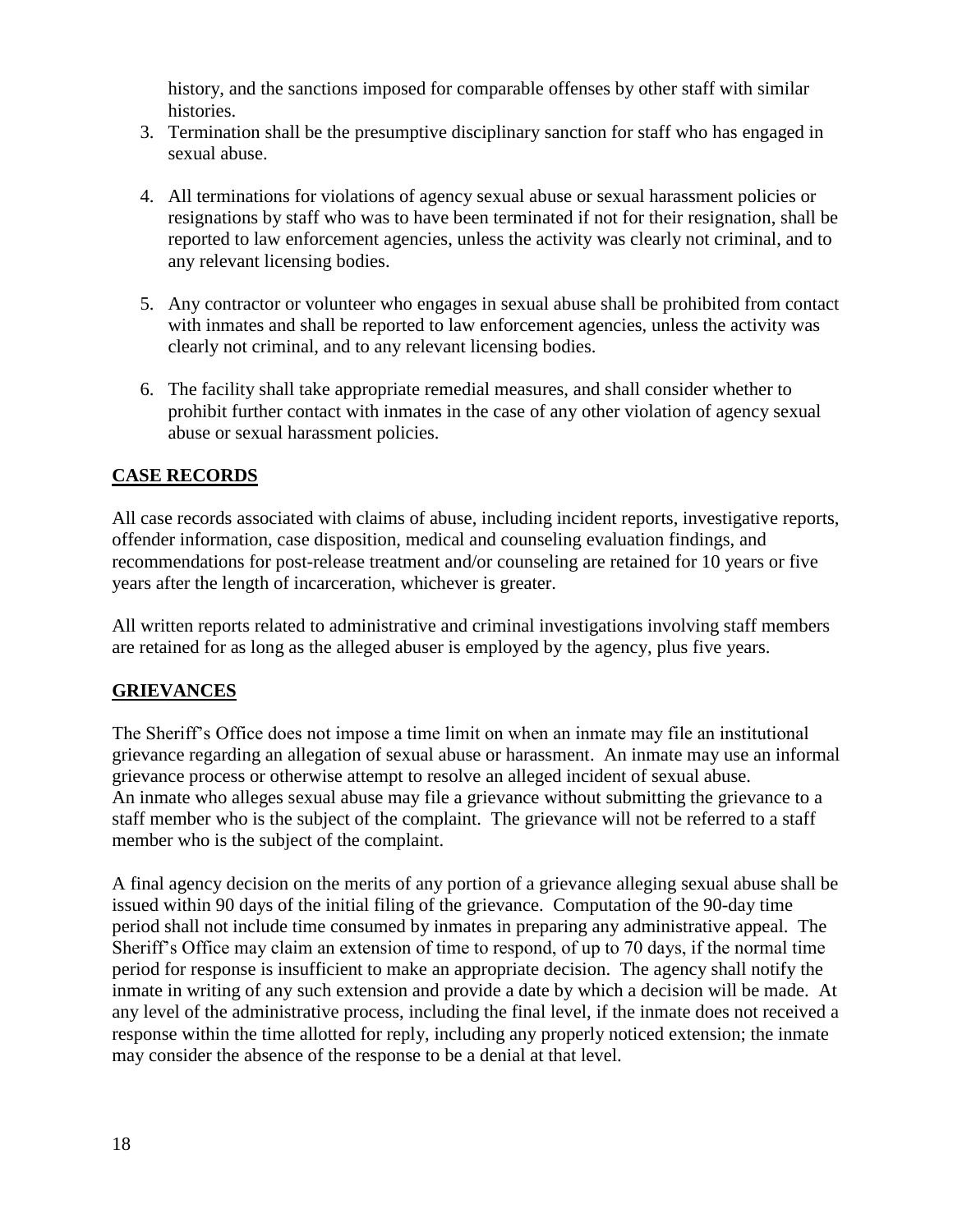Third parties, including fellow inmates, staff members, family members, attorneys and outside advocates may assist inmates in filing requests for administrative remedies relating to allegations of sexual abuse and shall also be permitted to file such requests on behalf of inmates.

If a third party files such a request on behalf of an inmate, the facility may require as a condition of processing the request that the alleged victim agree to have the request filed on his or her behalf, and may also require the alleged victim to personally pursue any subsequent steps independently. If an inmate declines third-party assistance, this decision will be documented.

An inmate may file an emergency grievance alleging they are subject to substantial risk of imminent sexual abuse.

When an emergency grievance alleging substantial risk of imminent sexual abuse is received, it shall be immediately forwarded to the Facility Shift Supervisor for immediate corrective action to be taken. The Facility Shift Supervisor shall notify the Shift Captain of any emergency grievances alleging substantial risk of imminent sexual abuse. The response shall be within 48 hours and the grievance is to provide a final decision within 5 calendar days. The initial response and the final decision shall document the determination whether the inmate was in substantial risk of imminent sexual abuse and the action taken in response to the emergency grievance.

# **FALSE ALLEGATIONS**

If the Sheriff's Office investigation reveals that an inmate, Sheriff's Office employee, contractor or volunteer has knowingly made false allegations or made a material statement which they could not have believed to be true, then the Sheriff's Office may take appropriate disciplinary action, and/or criminal action under the Massachusetts General Laws as appropriate. This information shall be included in any orientation booklet as well as within the training to Sheriff's Office employees, contractors or volunteers and inmates.

# **CRITICAL INCIDENT REVIEW BOARD**

A sexual abuse incident review shall be conducted at the conclusion of every sexual abuse investigation, including where the allegation has not been substantiated, unless the allegation has been determined to be unfounded. This review shall ordinarily occur within 30 days of the conclusion of the investigation.

The review team shall include upper-level management officials with input from line supervisors, investigators and medical or mental health practitioners.

The review team shall:

- Consider whether the allegation or investigation indicates a need to change policy or practice to better prevent, detect, or respond to sexual abuse;
- Consider whether the incident or allegation was motivated by race, ethnicity, sexual gender, identity biases, status or perceived status or gang affiliation; or was motivated/otherwise caused by other group dynamics at the facility.
- Examine the area in the facility where the alleged incident occurred to assess whether physical barriers in the area of the alleged incident occurred may have enabled abuse,
- Assess the adequacy of staffing levels in that area during different shifts;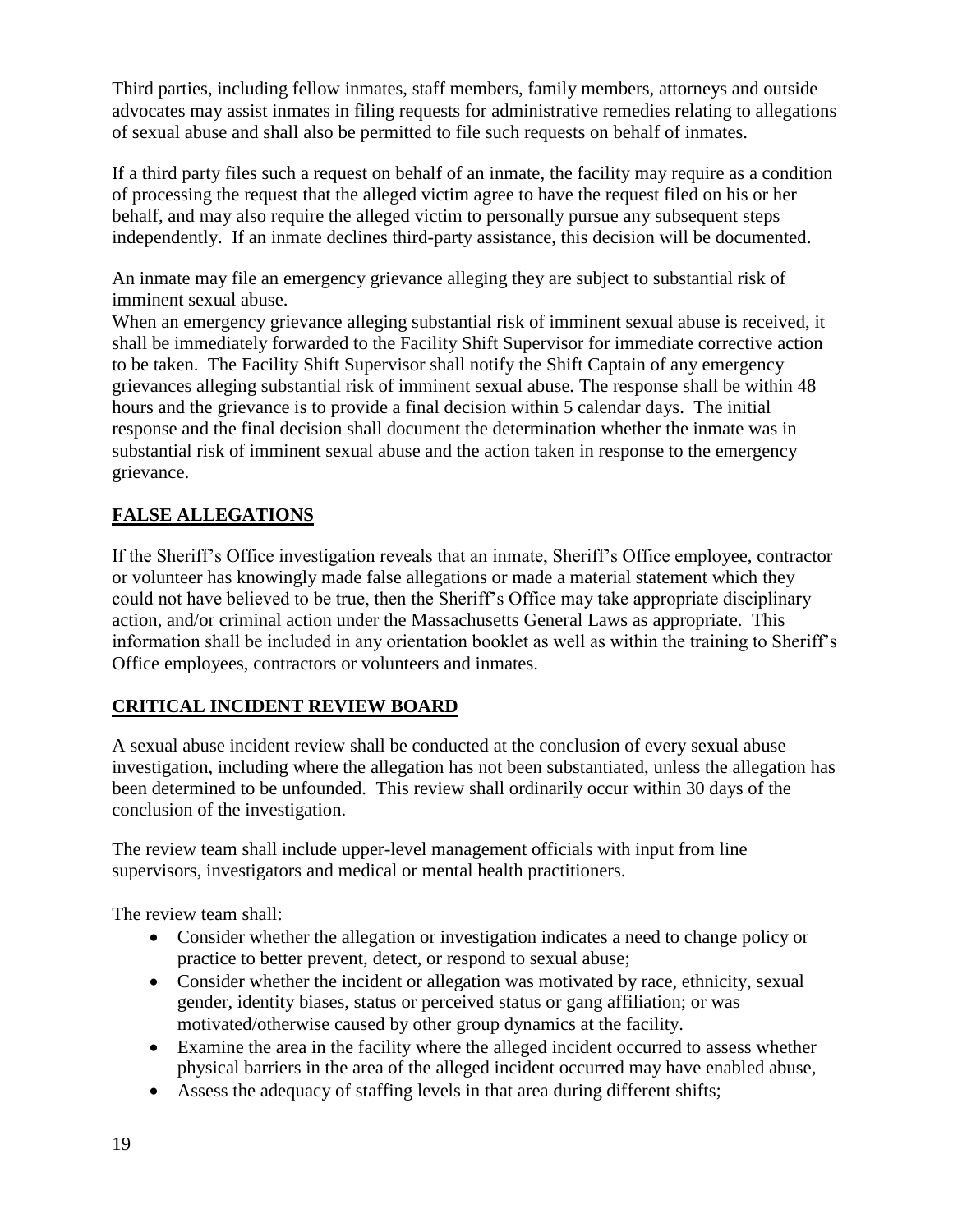- Assess whether monitoring technology should be deployed or improved to assist staff supervision;
- Prepare a report of its findings not necessarily limited to determinations made with above considerations and any recommendations for improvement. The report will be submitted to the Superintendent and PREA Compliance Manager.

The facility shall implement the recommendations for improvement, or shall document its reason for not doing so.

#### **EMERGENCIES**

Whenever, in the opinion of the Sheriff, an emergency exists which requires the suspension of all or part of this policy, the Superintendent may order such suspension. However, any such suspension lasting beyond forty-eight (48) hours must be authorized by the Sheriff. **RESPONSIBLE STAFF:**

The Sheriff, Special Sheriff, Superintendent, Assistant Superintendent and the Assistant Deputy Superintendents shall be responsible for implementing and monitoring this policy.

### **ANNUAL REVIEW DATE:**

The Policy and Procedure Office shall ensure that this policy is reviewed annually.

#### **SEVERABILITY CLAUSE:**

If any article, section, subsection, sentence, clause or phrase is for any reason held to be unconstitutional, contrary to statute, in excess of the authority of the Sheriff or otherwise inoperative, such decision shall not affect the validity of any other article, section, subsection, sentence, clause or phrase of these regulations.

Attachments Included: PREA Incident Checklists for: (5 Pages)

- Facility Shift Supervisor
- Medical
- **Superintendent**
- Referenced Forms (1): Medical Dept Refusal of Medical Treatment (1 pg.)
	- (2): Classification Dept PREA Risk Assessment (2 pgs.)
	- (3): Classification Dept PREA Assessment Transfer Form (1 pg.)
	- (4): Classification Dept PREA Assessment 30 Day Review (1 pg.)
	- (5): Training Dept PREA Sign Off Sheet (1 pg.)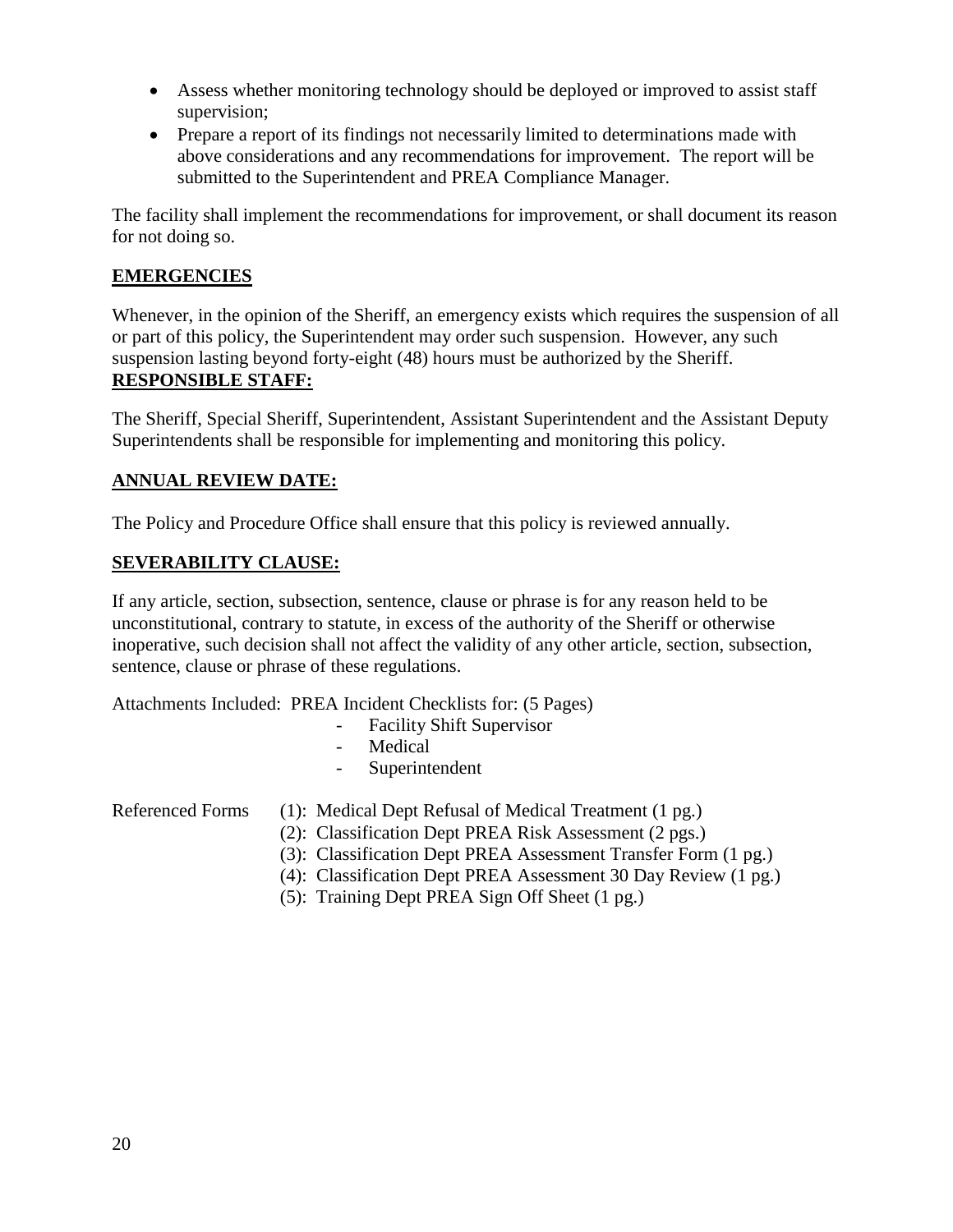# PREA Incident Check-List

# Facility Shift Supervisor's Immediate Response to Sexually Abusive Behavior **Complaints**

- 1. Insure the victim was immediately separated from the assailant
- 2. Insure the scene is secured, if warranted, for subsequent crime scene processing
- 3. During business hours notify the Superintendent , both Assistant Superintendents of Jail Operations, the PREA Coordinator and the Health Authority of the complaint of sexually abusive behavior
- 4. During non-business hours these allegations shall be reported to the Duty Officer who shall insure that the Superintendent, both Assistant Superintendents of Jail Operations and the PREA Coordinator are immediately notified
- 5. Make note of the behavior and appearance of all parties and identify any witnesses to the event
- 6. Insure the inmate victim is immediately taken to the Medical Department for emergency medical care/mental health treatment (\*see Medical Response Checklist). If Medical is not on duty, the inmate shall be taken to Falmouth Hospital and will be processed by a SANE-trained nurse. The Shift Supervisor must notify Falmouth Hospital of the need for a SANE nurse.
- 7. Notify Independence House of the need for a victim advocate by calling 1 800 439-6507. Document this in the incident overview to be submitted to the Superintendent.
- 8. The Officers transporting the inmate shall also make sure they communicate to Falmouth Hospital staff when they arrive of the need for a SANE nurse.
- 9. If the abuse occurred within a time period that still allows for the collection of physical evidence, prevent both the victim and the alleged abuser from eating, drinking and/or taking a shower until given the order to do so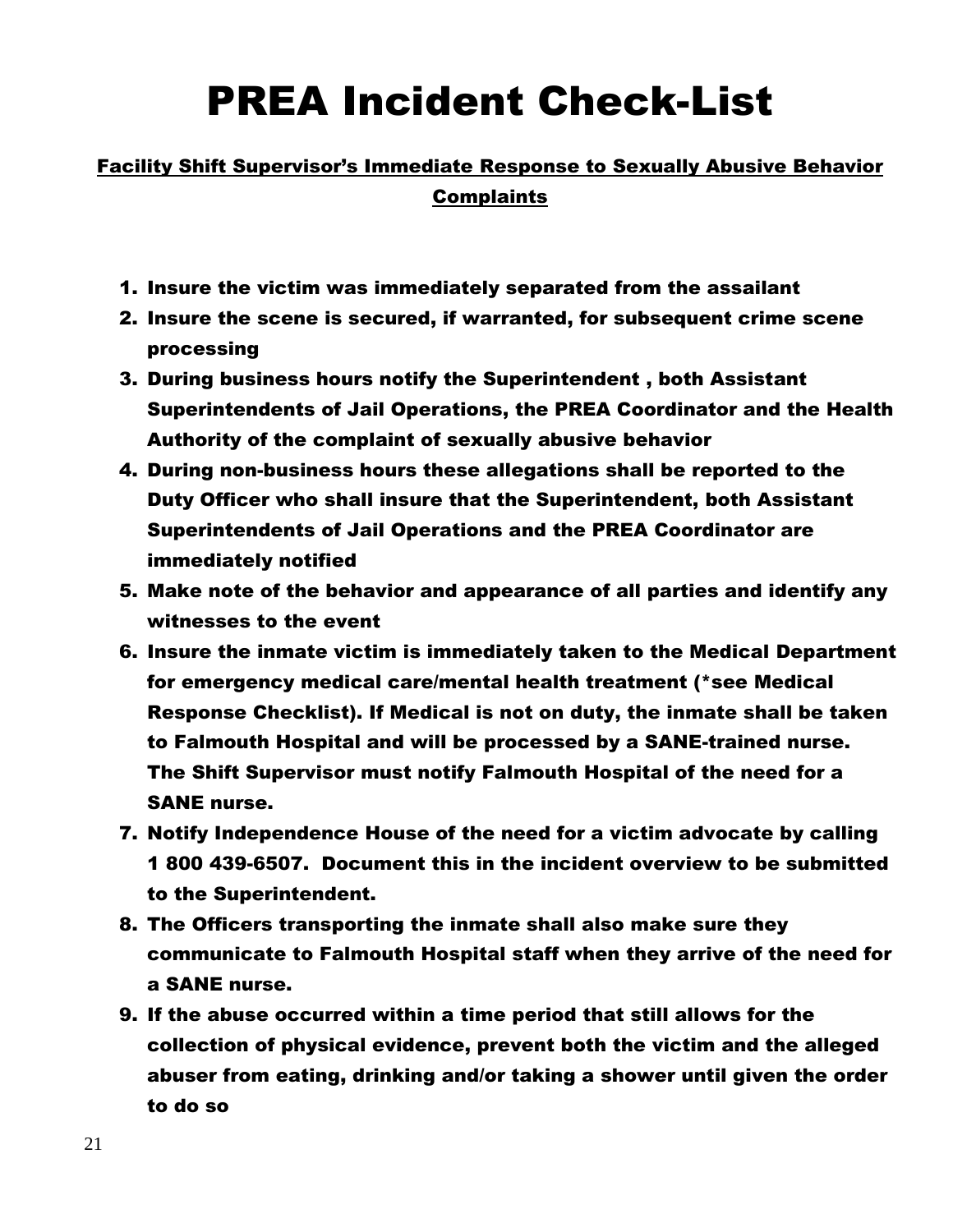- 10. Direct the reporting party to complete a detailed INCIDENT REPORT. The detailed report is to include documentation of immediate separation of the victim and the assailant by the end of their business day. The reporting party MUST CHECK OFF BOX INDICATING "CONFIDENTIAL FOR SUPERINTENDENT ONLY" in order to assure its confidentiality. It is imperative the reporting party DOES NOT SAVE the document until the Facility Shift Supervisor reviews the report content. After the Facility Shift Supervisor reviews the report, the reporting party shall Check off the "CONFIDENTIAL FOR SUPERINTENDENT ONLY" BOX, and then save the report
- 11. Write an overview report to include name/date/location/circumstances reported/visual details/physical details/actions taken/notifications made including Independent House and Hospital. Check off the "CONFIDENTIAL FOR SUPERINTENDENT ONLY" box, then save report.
- 12. After the Confidential Incident Report to the Superintendent is saved, the Captain or, if absent, the Facility Shift Supervisor must e-mail the following staff: Superintendent, both Assistant Superintendents of Jail Operations and the PREA Coordinator.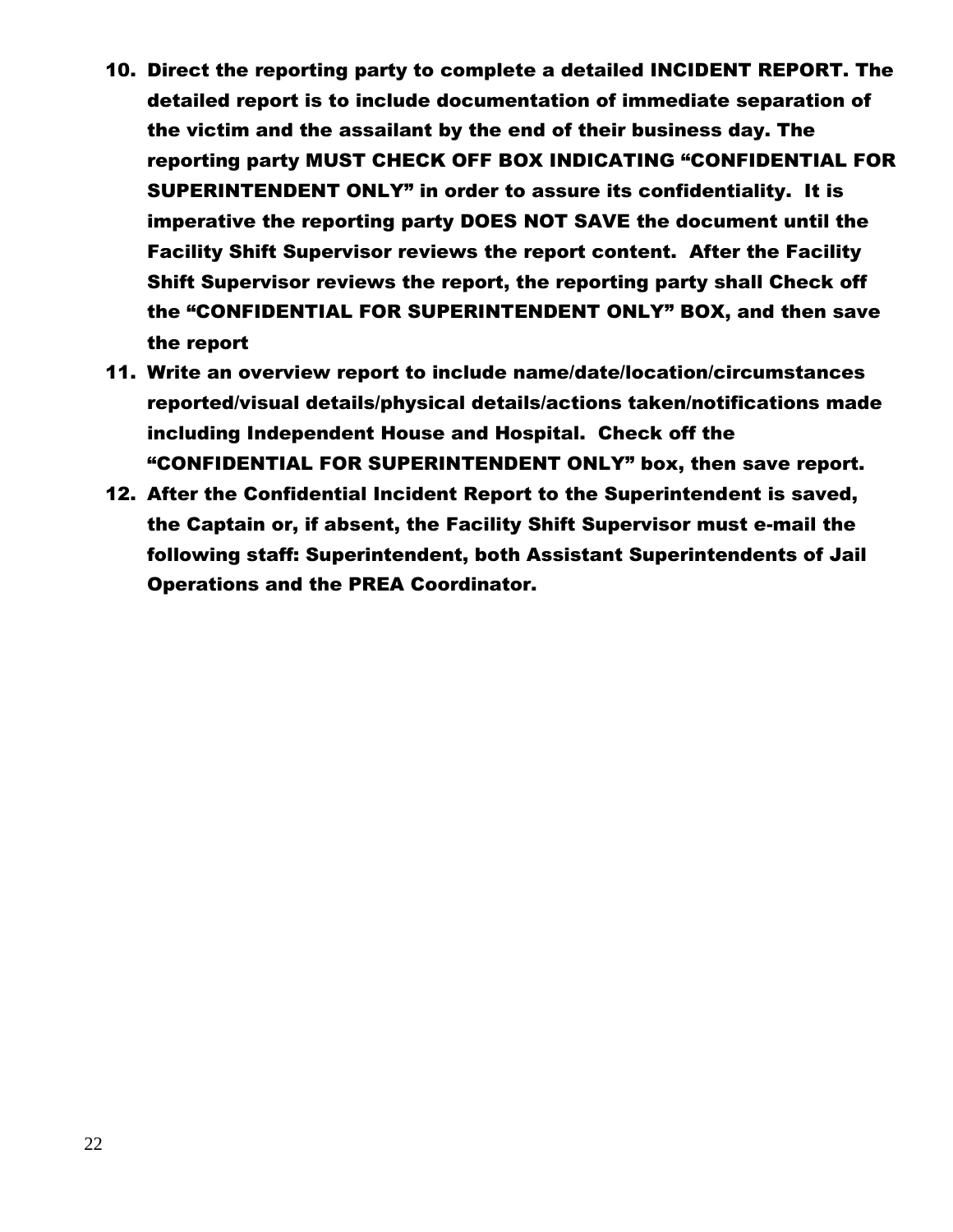# PREA Incident Medical Check-List

Medical Response to Sexually Abusive Behavior Complaints

- 1. If inmate refuses rape crisis intervention, Medical shall attempt to persuade the inmate to go to outside hospital. If they still refuse, inmate must sign a Refusal of Treatment Form
- 2. At the initiation of services, medical and mental health practitioners shall inform the sexual abuse victim of the practitioner's duty to report, and the limitations of confidentiality.
- 3. A qualified health care professional shall evaluate the extent of the physical injury and provide medical treatment as needed
- 4. An emergency mental health referral to the on-site mental health professional shall be made following the completion of the medical evaluation
- 5. Upon completion of the medical and mental health evaluation, the Superintendent or their designee in consultation with medical and/or mental health personnel shall determine whether a referral to an outside hospital with a rape crisis unit is warranted. Factors to be considered are the time frame between the alleged assault and the complaint, as well as the extent and nature of the allegation
- 6. If the consultation between the Superintendent and medical and/or mental health personnel determines the inmate victim should be sent to an outside hospital and if the inmate consents, the inmate victim shall be transported to Falmouth Hospital where they shall be seen by a SANE nurse. They shall receive essential medical intervention to include preventative treatment for HIV, sexually transmitted diseases and pregnancy if appropriate. If pregnancy results from the described sexually abusive behavior, the victim will receive timely and comprehensive information about and timely access to all lawful pregnancy related medical services.
- 7. Upon return from Falmouth Hospital the inmate victim shall be seen by a member of the facility's Medical Staff for appropriate follow-up care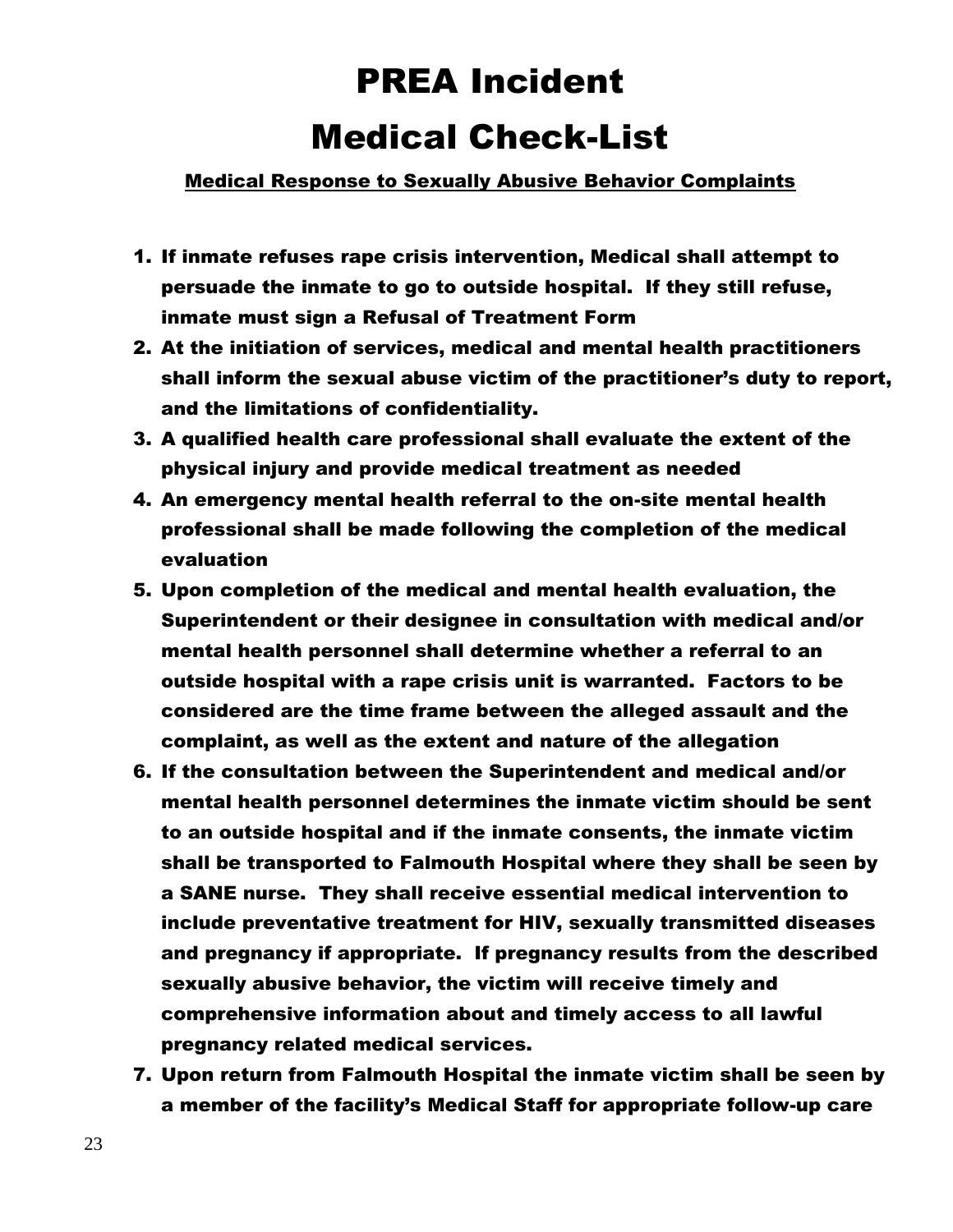to include a Mental Health Screening by qualified health care personnel. If during this screening there are any indications that the inmate victim is at risk to hurt themself or others, a Mental Health professional shall be immediately notified. Otherwise, the inmate victim shall be seen by a Mental Health professional no later than the next business day to assess the need for crisis intervention and longterm counseling

- 8. To avoid the potential of a secondary victimization, an inmate victim may be allowed to refuse rape crisis intervention treatment at an outside hospital. Before the refusal is accepted, the Sheriff's Office's medical and mental health provider shall attempt to persuade the inmate to go to the outside hospital for treatment. In cases where the inmate continues to refuse, the inmate shall be required to sign a Refusal of Treatment Form. Provisions shall be made for testing sexually transmitted diseases, pregnancy as well as prophylactic treatment, follow-up care and counseling
- 9. Once cleared by the medical and mental health staff, the Classification Supervisor shall determine an appropriate housing assignment for the inmate victim by the next business day
- 10. A victim advocate will be assigned to meet with the inmate victim within seventy-two (72) hours of the reported incident. The advocate will keep the inmate victim informed of their status and as appropriate, the disciplinary and criminal prosecution of the alleged perpetrator. The advocate shall make the inmate victim aware of the short and long term services available to them
- 11. Inmate victims of sexual abuse shall be offered referrals for continued care even when the inmate is no longer incarceratedin the facility
- 12. Forensic medical exams are offered without financial cost to the victim